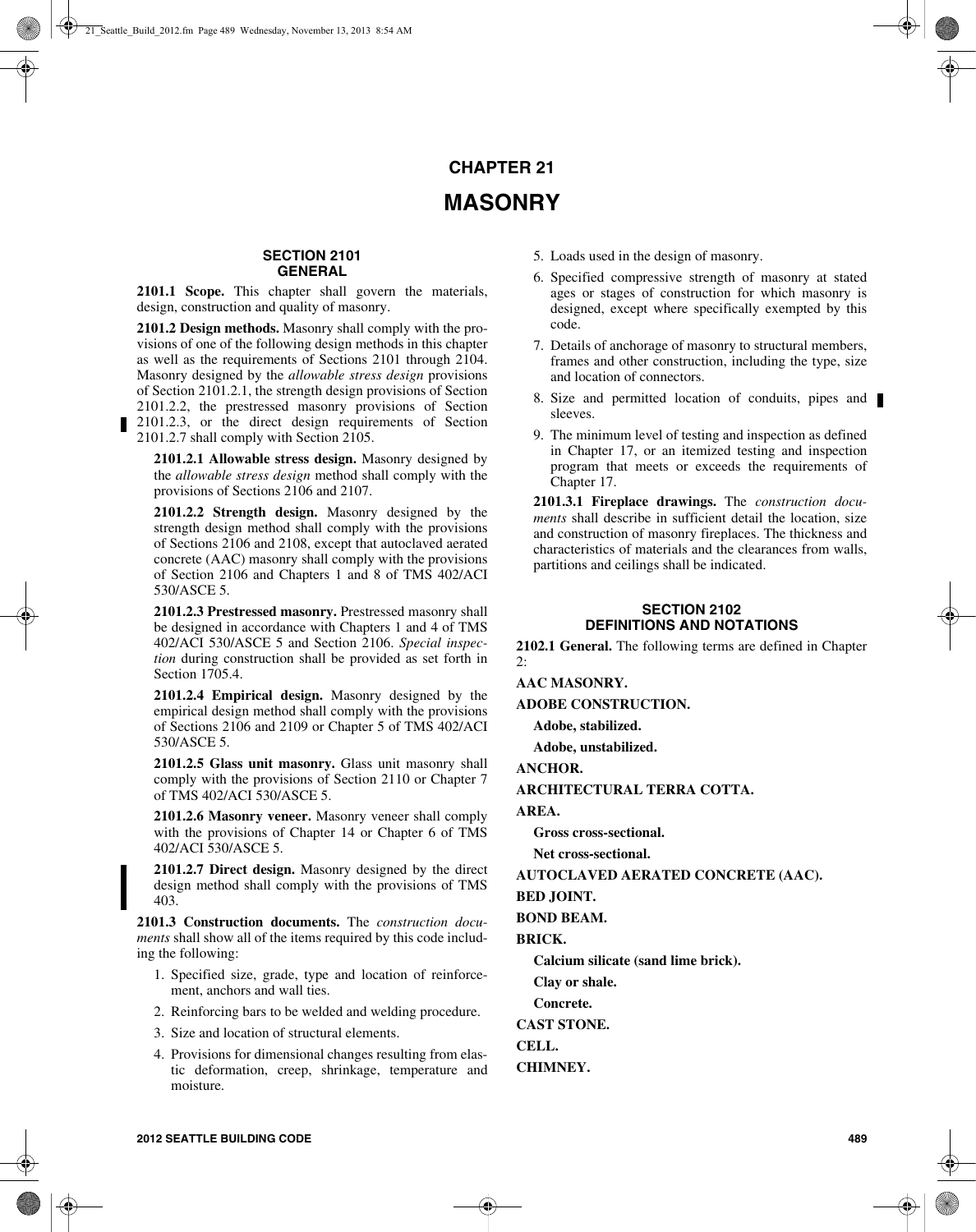**CHIMNEY TYPES. High-heat appliance type. Low-heat appliance type. Masonry type. Medium-heat appliance type. CLEANOUT. COLLAR JOINT. COMPRESSIVE STRENGTH OF MASONRY. DIMENSIONS. Nominal. Specified. FIREPLACE. FIREPLACE THROAT. FOUNDATION PIER. HEAD JOINT. MASONRY. Ashlar masonry. Coursed ashlar. Glass unit masonry. Plain masonry. Random ashlar. Reinforced masonry. Solid masonry. Unreinforced (plain) masonry. MASONRY UNIT. Hollow. Solid. MORTAR. MORTAR, SURFACE-BONDING. PRESTRESSED MASONRY. PRISM. RUBBLE MASONRY. Coursed rubble. Random rubble. Rough or ordinary rubble. RUNNING BOND. SHEAR WALL. Detailed plain masonry shear wall. Intermediate prestressed masonry shear wall. Intermediate reinforced masonry shear wall. Ordinary plain masonry shear wall. Ordinary plain prestressed masonry shear wall. Ordinary reinforced masonry shear wall.**

**Special prestressed masonry shear wall. Special reinforced masonry shear wall. SPECIFIED. SPECIFIED COMPRESSIVE STRENGTH OF**  $MASONRY, f'_{m}$ **STACK BOND. STONE MASONRY. Ashlar stone masonry. Rubble stone masonry. STRENGTH. Design strength. Nominal strength. Required strength. THIN-BED MORTAR. TIE, WALL. TILE, STRUCTURAL CLAY. WALL. Cavity wall. Composite wall. Dry-stacked, surface-bonded wall. Masonry-bonded hollow wall. Parapet wall. WYTHE. NOTATIONS.**  $d<sub>b</sub>$  = Diameter of reinforcement, inches (mm).  $F<sub>s</sub>$  = Allowable tensile or compressive stress in reinforcement, psi (MPa).  $f_r$  = Modulus of rupture, psi (MPa).  $f'_{\text{AAC}}$  = Specified compressive strength of AAC masonry, the minimum compressive strength for a class of AAC masonry as specified in ASTM C 1386, psi (MPa). *f* ′ *<sup>m</sup>* = Specified compressive strength of masonry at age of 28 days, psi (MPa). *f* ′ *mi* = Specified compressive strength of masonry at the time of prestress transfer, psi (MPa).  $K$  = The lesser of the masonry cover, clear spacing between adjacent reinforcement, or five times  $d<sub>b</sub>$ , inches (mm).  $L<sub>s</sub>$  = Distance between supports, inches (mm).  $l_a$  = Required development length or lap length of reinforcement, inches (mm).  $P =$  The applied load at failure, pounds (N).  $S_t$  = Thickness of the test specimen measured parallel to the direction of load, inches (mm).  $S_w$  = Width of the test specimen measured parallel to the loading cylinder, inches (mm).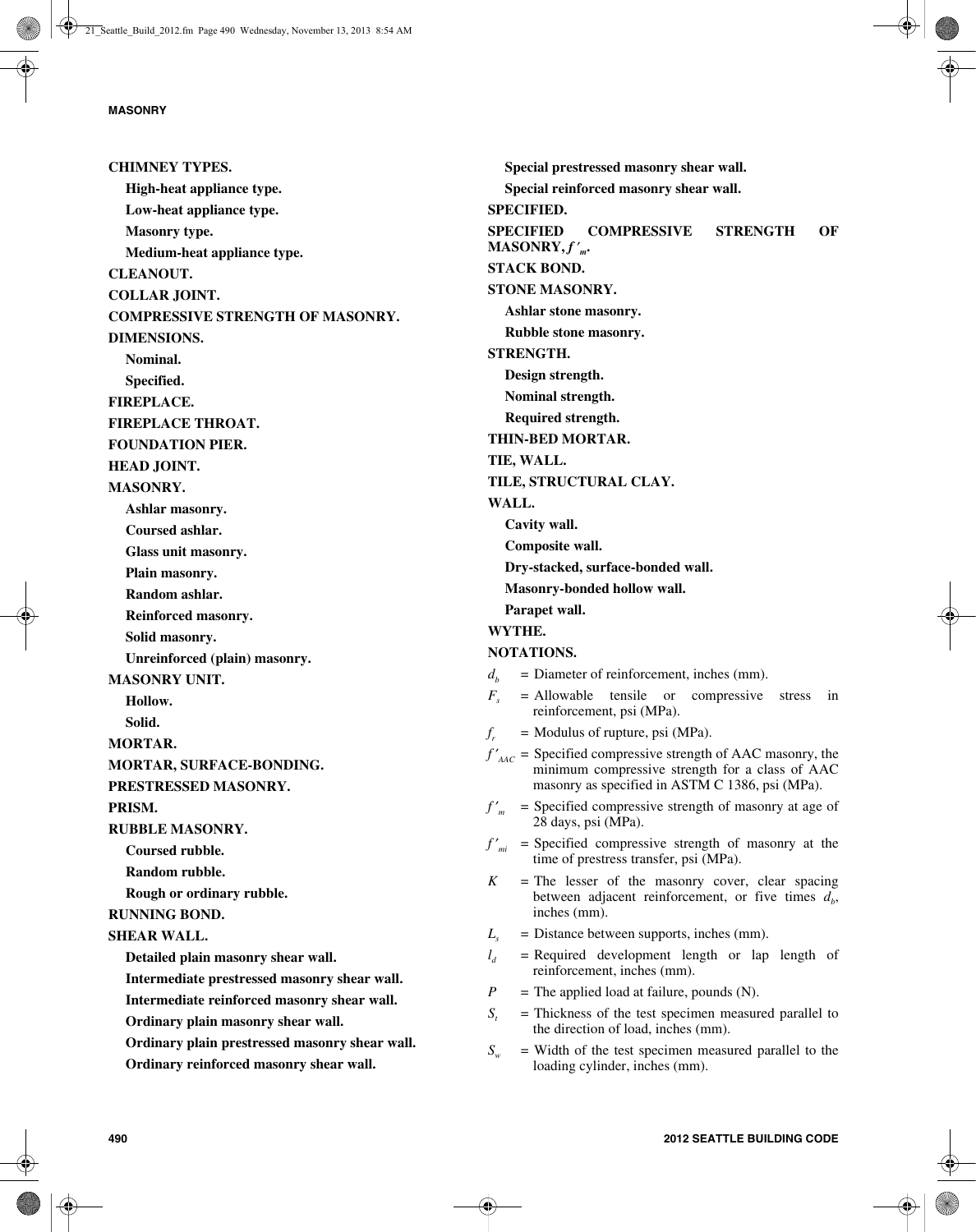## **SECTION 2103 MASONRY CONSTRUCTION MATERIALS**

**2103.1 Concrete masonry units.** Concrete masonry units shall conform to the following standards: ASTM C 55 for concrete brick; ASTM C 73 for calcium silicate face brick; ASTM C 90 for load-bearing concrete masonry units or ASTM C 744 for prefaced concrete and calcium silicate masonry units.

**2103.2 Clay or shale masonry units.** Clay or shale masonry units shall conform to the following standards: ASTM C 34 for structural clay *load-bearing wall* tile; ASTM C 56 for structural clay nonload-bearing wall tile; ASTM C 62 for building brick (solid masonry units made from clay or shale); ASTM C 1088 for solid units of thin veneer brick; ASTM C 126 for ceramic-glazed structural clay facing tile, facing brick and solid masonry units; ASTM C 212 for structural clay facing tile; ASTM C 216 for facing brick (solid masonry units made from clay or shale); ASTM C 652 for hollow brick (hollow masonry units made from clay or shale) or ASTM C 1405 for glazed brick (single-fired solid brick units).

**Exception:** Structural clay tile for nonstructural use in fireproofing of structural members and in wall furring shall not be required to meet the compressive strength specifications. The fire-resistance rating shall be determined in accordance with ASTM E 119 or UL 263 and shall comply with the requirements of Table 602.

**2103.3 AAC masonry.** AAC masonry units shall conform to ASTM C 1386 for the strength class specified.

**2103.4 Stone masonry units.** Stone masonry units shall conform to the following standards: ASTM C 503 for marble building stone (exterior); ASTM C 568 for limestone building stone; ASTM C 615 for granite building stone; ASTM C 616 for sandstone building stone; or ASTM C 629 for slate building stone.

**2103.5 Architectural cast stone.** Architectural cast stone shall conform to ASTM C 1364.

**2103.6 Ceramic tile.** Ceramic tile shall be as defined in, and shall conform to the requirements of, ANSI A137.1.

**2103.7 Glass unit masonry.** Hollow glass units shall be partially evacuated and have a minimum average glass face thickness of  $\frac{3}{16}$  inch (4.8 mm). Solid glass-block units shall be provided when required. The surfaces of units intended to be in contact with mortar shall be treated with a polyvinyl butyral coating or latex-based paint. Reclaimed units shall not be used.

**2103.8 Second-hand units.** Second-hand masonry units shall not be reused unless they conform to the requirements of new units. The units shall be of whole, sound materials and free from cracks and other defects that will interfere with proper laying or use. Old mortar shall be cleaned from the unit before reuse.

**2103.9 Mortar.** Mortar for use in masonry construction shall conform to ASTM C 270 and Articles 2.1 and 2.6 A of TMS 602/ACI 530.1/ASCE 6, except for mortars listed in Sections 2103.10, 2103.11 and 2103.12. Type S or N mortar conforming to ASTM C 270 shall be used for glass unit masonry.

masonry units shall comply with ASTM C 946.

the compositions indicated in Table 2103.11.

**TABLE 2103.11 CERAMIC TILE MORTAR COMPOSITIONS**

**2103.10 Surface-bonding mortar.** Surface-bonding mortar shall comply with ASTM C 887. Surface bonding of concrete

| <b>LOCATION</b> | <b>MORTAR</b>                    | <b>COMPOSITION</b>                                                                                    |
|-----------------|----------------------------------|-------------------------------------------------------------------------------------------------------|
| Walls           | Scratchcoat                      | 1 cement; $1/\xi$ hydrated lime;<br>4 dry or 5 damp sand                                              |
|                 | Setting bed and<br>leveling coat | 1 cement; $\frac{1}{2}$ hydrated lime;<br>5 damp sand to 1 cement<br>1 hydrated lime, 7 damp sand     |
| <b>Floors</b>   | Setting bed                      | 1 cement; $\frac{1}{10}$ hydrated lime;<br>5 dry or 6 damp sand; or 1<br>cement; 5 dry or 6 damp sand |
| Ceilings        | Scratchcoat and<br>sand bed      | 1 cement; $\frac{1}{2}$ hydrated lime;<br>$2^{1}/$ , dry sand or 3 damp sand                          |

**2103.11.1 Dry-set Portland cement mortars.** Premixed prepared Portland cement mortars, which require only the addition of water and are used in the installation of ceramic tile, shall comply with ANSI A118.1. The shear bond strength for tile set in such mortar shall be as required in accordance with ANSI A118.1. Tile set in dryset Portland cement mortar shall be installed in accordance with ANSI  $A108.5$ .

**2103.11.2 Latex-modified Portland cement mortar.** Latex-modified Portland cement thin-set mortars in which latex is added to dry-set mortar as a replacement for all or part of the gauging water that are used for the installation of ceramic tile shall comply with ANSI A118.4. Tile set in latex-modified Portland cement shall be installed in accordance with ANSI A108.5.

**2103.11.3 Epoxy mortar.** Ceramic tile set and grouted with chemical-resistant epoxy shall comply with ANSI A118.3. Tile set and grouted with epoxy shall be installed in accordance with ANSI A108.6.

**2103.11.4 Furan mortar and grout.** Chemical-resistant furan mortar and grout that are used to install ceramic tile shall comply with ANSI A118.5. Tile set and grouted with furan shall be installed in accordance with ANSI A108.8.

**2103.11.5 Modified epoxy-emulsion mortar and grout.** Modified epoxy-emulsion mortar and grout that are used to install ceramic tile shall comply with ANSI A118.8. Tile set and grouted with modified epoxy-emulsion mortar and grout shall be installed in accordance with ANSI A108.9.

**2103.11.6 Organic adhesives.** Water-resistant organic adhesives used for the installation of ceramic tile shall comply with ANSI A136.1. The shear bond strength after water immersion shall not be less than 40 psi (275 kPa) for Type I adhesive and not less than 20 psi (138 kPa) for Type II adhesive when tested in accordance with ANSI A136.1. Tile set in organic adhesives shall be installed in accordance with ANSI A108.4.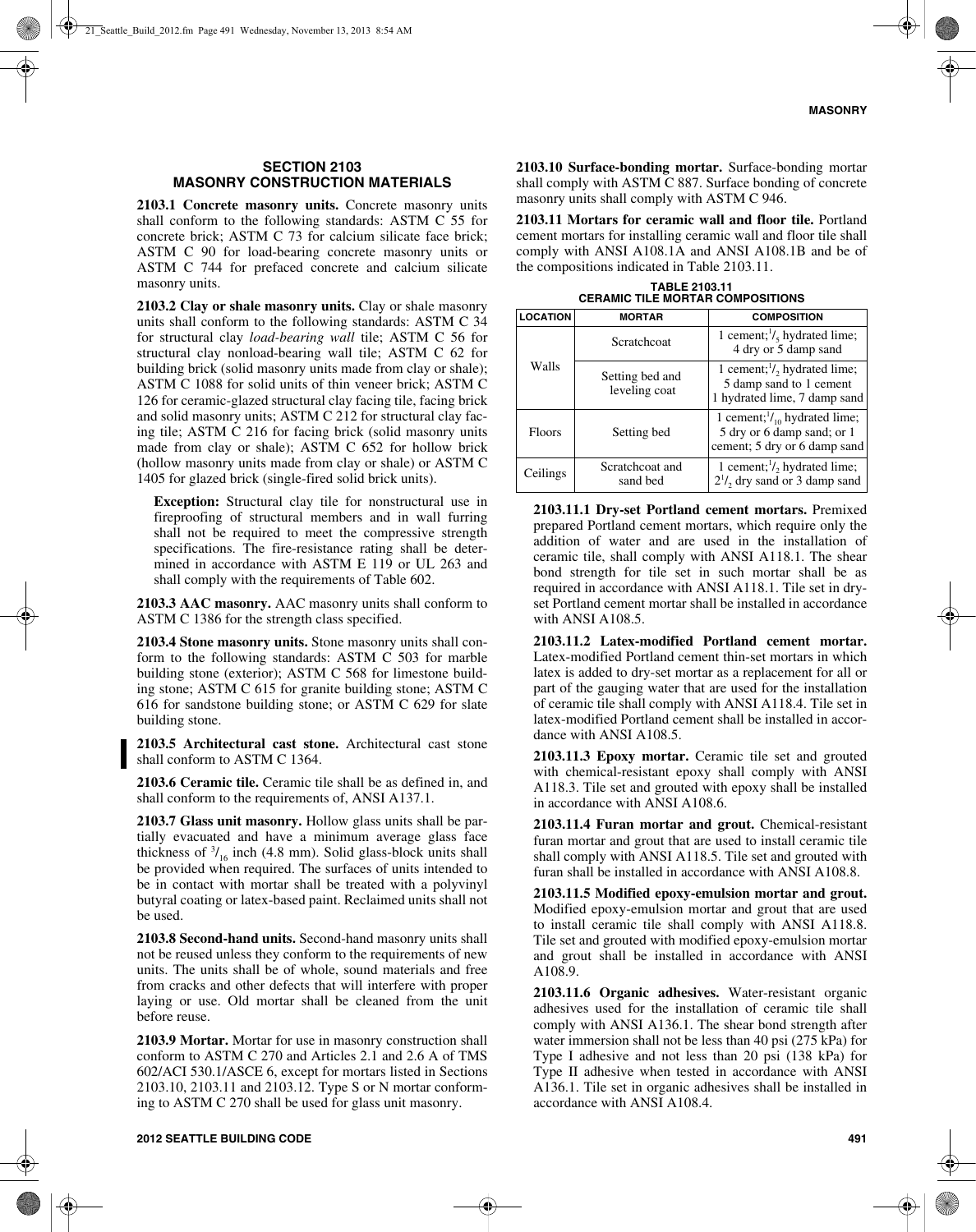$\Rightarrow$ 

**2103.11.7 Portland cement grouts.** Portland cement grouts used for the installation of ceramic tile shall comply with ANSI A118.6. Portland cement grouts for tile work shall be installed in accordance with ANSI A108.10.

**2103.12 Mortar for AAC masonry.** Thin-bed mortar for AAC masonry shall comply with Article 2.1 C.1 of TMS 602/ ACI 530.1/ASCE 6. Mortar used for the leveling courses of AAC masonry shall comply with Article 2.1 C.2 of TMS 602/ ACI 530.1/ASCE 6.

**2103.13 Grout.** Grout shall comply with Article 2.2 of TMS 602/ACI 530.1/ASCE 6.

**2103.14 Metal reinforcement and accessories.** Metal reinforcement and accessories shall conform to Article 2.4 of TMS 602/ACI 530.1/ASCE 6. Where unidentified reinforcement is *approved* for use, not less than three tension and three bending tests shall be made on representative specimens of the reinforcement from each shipment and grade of reinforcing steel proposed for use in the work.

## **SECTION 2104 CONSTRUCTION**

**2104.1 Masonry construction.** Masonry construction shall comply with the requirements of Sections 2104.1.1 through 2104.4 and with TMS 602/ACI 530.1/ASCE 6.

**2104.1.1 Tolerances.** Masonry, except masonry veneer, shall be constructed within the tolerances specified in TMS 602/ACI 530.1/ASCE 6.

**2104.1.2 Placing mortar and units.** Placement of mortar, grout, and clay, concrete, glass, and AAC masonry units shall comply with TMS 602/ACI 530.1/ASCE 6.

**2104.1.3 Installation of wall ties.** Wall ties shall be installed in accordance with TMS 602/ACI 530.1/ASCE 6.

**2104.1.4 Chases and recesses.** Chases and recesses shall be constructed as masonry units are laid. Masonry directly above chases or recesses wider than 12 inches (305 mm) shall be supported on lintels.

**2104.1.5 Lintels.** The design for lintels shall be in accordance with the masonry design provisions of either Section 2107 or 2108.

**2104.1.6 Support on wood.** Masonry shall not be supported on wood girders or other forms of wood construction except as permitted in Section 2304.12.

**2104.2 Corbeled masonry.** Corbeled masonry shall comply with the requirements of Section 1.12 of TMS 402/ACI 530/ ASCE 5.

**2104.2.1 Molded cornices.** Unless structural support and anchorage are provided to resist the overturning moment, the center of gravity of projecting masonry or molded cornices shall lie within the middle one-third of the supporting wall. Terra cotta and metal cornices shall be provided with a structural frame of *approved* noncombustible material anchored in an *approved* manner.

**2104.3 Cold weather construction.** The cold weather construction provisions of TMS 602/ACI 530.1/ASCE 6, Article 1.8 C, shall be implemented when the ambient temperature falls below  $40^{\circ}$ F (4 $^{\circ}$ C).

**2104.4 Hot weather construction.** The hot weather construction provisions of TMS 602/ACI 530.1/ASCE 6, Article 1.8 D, shall be implemented when the ambient air temperature exceeds  $100^{\circ}F$  (37.8°C), or 90°F (32.2°C) with a wind velocity greater than 8 mph (12.9 km/hr).

 $\hookleftarrow$ 

## **SECTION 2105 QUALITY ASSURANCE**

**2105.1 General.** A quality assurance program shall be used to ensure that the constructed masonry is in compliance with the *construction documents*.

The quality assurance program shall comply with the inspection and testing requirements of Chapter 17.

**2105.2 Acceptance relative to strength requirements.** Where required by Chapter 17, verification of the strength of masonry shall be in accordance with Sections 2105.2.1 and 2105.2.2.

**2105.2.1 Compliance with**  $f'$   $'$ <sup>*m*</sup> and  $f'$ <sup> $'$ </sup> $_{\text{AAC}}$ . Compressive strength of masonry shall be considered satisfactory if the compressive strength of each masonry wythe and grouted collar joint equals or exceeds the value of *f* ′ *<sup>m</sup>* for clay and concrete masonry and  $f'_{\text{AAC}}$  for AAC masonry. For partially grouted clay and concrete masonry, the compressive strength of both the grouted and ungrouted masonry shall equal or exceed the applicable *f* ′ *<sup>m</sup>*. At the time of prestress, the compressive strength of the masonry shall equal or exceed *f* ′ *mi*, which shall be less than or equal to *f* ′ *m*.

**2105.2.2 Determination of compressive strength.** The compressive strength for each wythe shall be determined by the unit strength method or by the prism test method as specified herein.

**2105.2.2.1 Unit strength method.** The determination of compressive strength by the unit strength method shall be in accordance with Section 2105.2.2.1.1 for clay masonry, Section 2105.2.2.1.2 for concrete masonry and Section 2105.2.2.1.3 for AAC masonry.

**2105.2.2.1.1 Clay masonry.** The compressive strength of masonry shall be determined based on the strength of the units and the type of mortar specified using Table 2105.2.2.1.1, provided:

- 1. Units are sampled and tested to verify compliance with ASTM C 62, ASTM C 216 or ASTM C 652.
- 2. Thickness of bed joints does not exceed  $\frac{5}{8}$ inch (15.9 mm).
- 3. For grouted masonry, the grout meets one of the following requirements:
	- 3.1. Grout conforms to Article 2.2 of TMS 602/ACI 530.1/ASCE 6.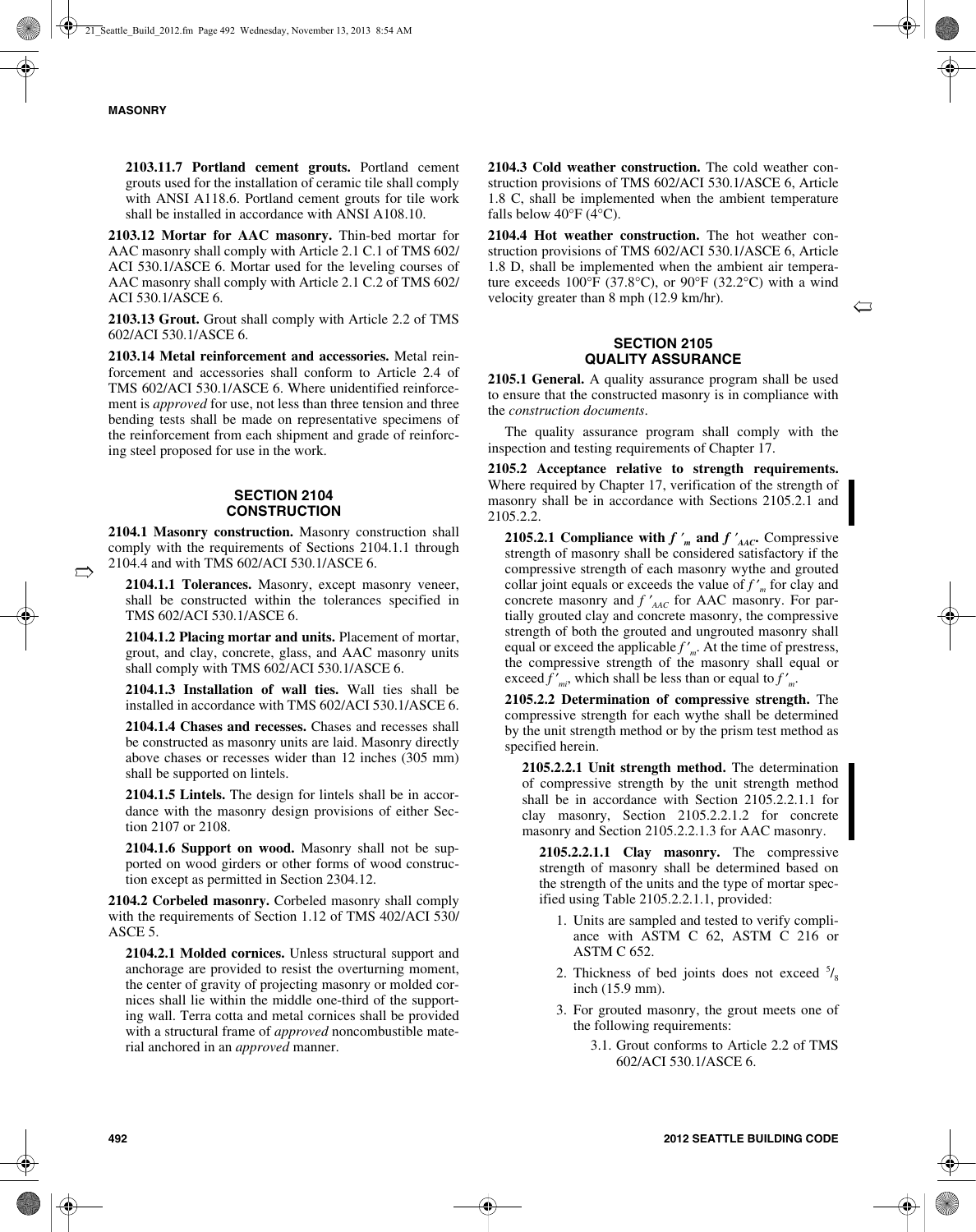3.2. Minimum grout compressive strength equals or exceeds *f* ′ *<sup>m</sup>* but not less than 2,000 psi (13.79 MPa). The compressive strength of grout shall be determined in accordance with ASTM C 1019.

| <b>NET AREA COMPRESSIVE STRENGTH</b><br>OF CLAY MASONRY UNITS (psi) |                      | <b>NET AREA COMPRESSIVE</b><br><b>STRENGTH OF MASONRY (psi)</b> |
|---------------------------------------------------------------------|----------------------|-----------------------------------------------------------------|
| Type M or S mortar                                                  | <b>Type N mortar</b> |                                                                 |
| 1,700                                                               | 2,100                | 1,000                                                           |
| 3,350                                                               | 4,150                | 1,500                                                           |
| 4,950                                                               | 6,200                | 2,000                                                           |
| 6,600                                                               | 8,250                | 2,500                                                           |
| 8,250                                                               | 10,300               | 3,000                                                           |
| 9,900                                                               |                      | 3,500                                                           |
| 11,500                                                              |                      | 4,000                                                           |

| TABLE 2105.2.2.1.1                          |
|---------------------------------------------|
| <b>COMPRESSIVE STRENGTH OF CLAY MASONRY</b> |

For SI: 1 pound per square inch = 0.00689 MPa.

**2105.2.2.1.2 Concrete masonry.** The compressive strength of masonry shall be determined based on the strength of the unit and type of mortar specified using Table 2105.2.2.1.2, provided:

- 1. Units are sampled and tested to verify compliance with ASTM C 55 or ASTM C 90.
- 2. Thickness of bed joints does not exceed  $\frac{5}{8}$ inch (15.9 mm).
- 3. For grouted masonry, the grout meets one of the following requirements:
	- 3.1. Grout conforms to Article 2.2 of TMS 602/ACI 530.1/ASCE 6.
	- 3.2. Minimum grout compressive strength equals or exceeds *f* ′ *<sup>m</sup>* but not less than 2,000 psi (13.79 MPa). The compressive strength of grout shall be determined in accordance with ASTM C 1019.

| <b>NET AREA COMPRESSIVE</b><br><b>STRENGTH OF CONCRETE</b><br><b>MASONRY UNITS (psi)</b> |                      | <b>NET AREA COMPRESSIVE</b><br><b>STRENGTH OF MASONRY (psi)<sup>a</sup></b> |
|------------------------------------------------------------------------------------------|----------------------|-----------------------------------------------------------------------------|
| Type M or S mortar                                                                       | <b>Type N mortar</b> |                                                                             |
| 1,250                                                                                    | 1,300                | 1,000                                                                       |
| 1,900                                                                                    | 2,150                | 1,500                                                                       |
| 2,800                                                                                    | 3,050                | 2,000                                                                       |
| 3,750                                                                                    | 4.050                | 2,500                                                                       |
| 4.800                                                                                    | 5.250                | 3.000                                                                       |

**TABLE 2105.2.2.1.2 COMPRESSIVE STRENGTH OF CONCRETE MASONRY**

For SI: 1 inch =  $25.4$  mm, 1 pound per square inch =  $0.00689$  MPa.

a. For units less than 4 inches in height, 85 percent of the values listed.

**2105.2.2.1.3 AAC masonry.** The compressive strength of AAC masonry shall be based on the strength of the AAC masonry unit only and the following shall be met:

- 1. Units conform to ASTM C 1386.
- 2. Thickness of bed joints does not exceed  $\frac{1}{8}$ inch (3.2 mm).
- 3. For grouted masonry, the grout meets one of the following requirements:
	- 3.1. Grout conforms to Article 2.2 of TMS 602/ACI 530.1/ASCE 6.
	- 3.2. Minimum grout compressive strength equals or exceeds *f* ′ *AAC* but not less than 2,000 psi (13.79 MPa). The compressive strength of grout shall be determined in accordance with ASTM C 1019.

**2105.2.2.2 Prism test method.** The determination of compressive strength by the prism test method shall be in accordance with Sections 2105.2.2.2.1 and 2105.2.2.2.2.

**2105.2.2.2.1 General.** The compressive strength of clay and concrete masonry shall be determined by the prism test method:

- 1. Where specified in the *construction documents*.
- 2. Where masonry does not meet the requirements for application of the unit strength method in Section 2105.2.2.1.

**2105.2.2.2.2 Number of prisms per test.** A prism test shall consist of three prisms constructed and tested in accordance with ASTM C 1314.

**2105.3 Testing prisms from constructed masonry.** When *approved* by the *building official*, acceptance of masonry that does not meet the requirements of Section 2105.2.2.1 or 2105.2.2.2 shall be permitted to be based on tests of prisms cut from the masonry construction in accordance with Sections 2105.3.1, 2105.3.2 and 2105.3.3.

**2105.3.1 Prism sampling and removal.** A set of three masonry prisms that are at least 28 days old shall be saw cut from the masonry for each  $5,000$  square feet  $(465 \text{ m}^2)$ of the wall area that is in question but not less than one set of three masonry prisms for the project. The length, width and height dimensions of the prisms shall comply with the requirements of ASTM C 1314. Transporting, preparation and testing of prisms shall be in accordance with ASTM C 1314.

**2105.3.2 Compressive strength calculations.** The compressive strength of prisms shall be the value calculated in accordance ASTM C 1314, except that the net cross-sectional area of the prism shall be based on the net mortar bedded area.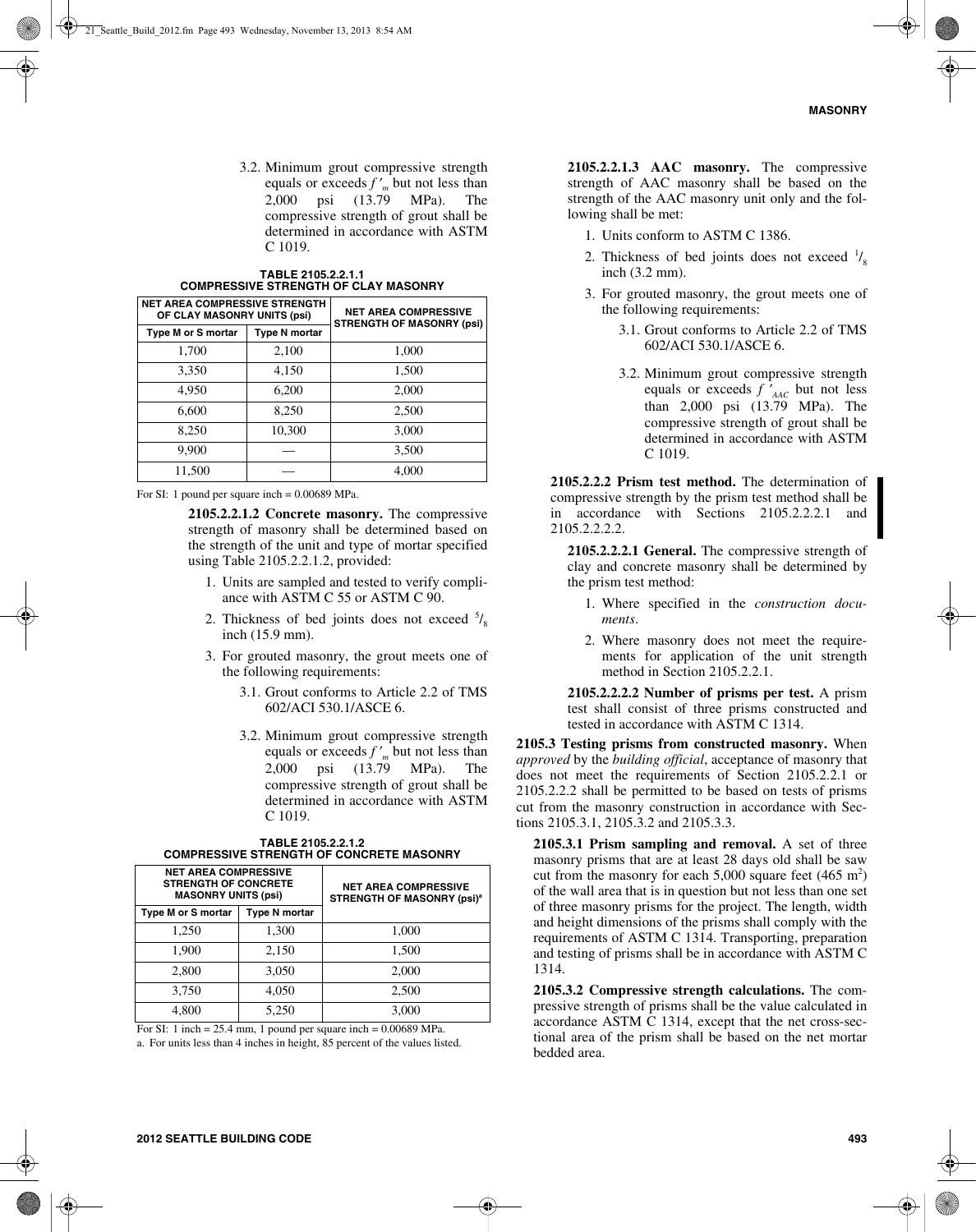**2105.3.3 Compliance.** Compliance with the requirement for the specified compressive strength of masonry, *f* ′ *m*, shall be considered satisfied provided the modified compressive strength equals or exceeds the specified *f* ′ *m*. Additional testing of specimens cut from locations in question shall be permitted.

## **SECTION 2106 SEISMIC DESIGN**

**2106.1 Seismic design requirements for masonry.** Masonry structures and components shall comply with the requirements in Section 1.18 of TMS 402/ACI 530/ASCE 5 depending on the structure's *seismic design category*.

## **SECTION 2107 ALLOWABLE STRESS DESIGN**

**2107.1 General.** The design of masonry structures using *allowable stress design* shall comply with Section 2106 and the requirements of Chapters 1 and 2 of TMS 402/ACI 530/ ASCE 5 except as modified by Sections 2107.2 through 2107.4.

**2107.2 TMS 402/ACI 530/ASCE 5, Section 2.1.7.7.1.1, lap splices.** In lieu of Section 2.1.7.7.1.1, it shall be permitted to design lap splices in accordance with Section 2107.2.1.

**[W] 2107.2.1 Lap splices.** The minimum length of lap splices for reinforcing bars in tension or compression,  $l_a$ , shall be

 $l_d = 0.002 d_b f_s$  (Equation 21-1)

For SI:  $l_d = 0.29 d_b f_s$ 

but not less than 12 inches (305 mm). In no case shall the length of the lapped splice be less than 40 bar diameters.

where:

 $\Rightarrow$ 

 $d<sub>b</sub>$  = Diameter of reinforcement, inches (mm).

 $f<sub>s</sub>$  = Computed stress in reinforcement due to design loads, psi (MPa).

In regions of moment where the design tensile stresses in the reinforcement are greater than 80 percent of the allowable steel tension stress,  $F_s$ , the lap length of splices shall be increased not less than 50 percent of the minimum required length but need not be greater than  $72d_b$ . Other equivalent means of stress transfer to accomplish the same 50 percent increase shall be permitted. Where epoxy coated bars are used, lap length shall be increased by 50 percent.

## **2107.3 TMS 402/ACI 530/ASCE 5, Section 2.1.7.7, splices of reinforcement.** Modify Section 2.1.7.7 as follows:

2.1.7.7 Splices of reinforcement. Lap splices, welded splices or mechanical splices are permitted in accordance with the provisions of this section. All welding shall conform to AWS D1.4. Welded splices shall be of ASTM A 706 steel reinforcement. Reinforcement larger than No. 9

(M #29) shall be spliced using mechanical connections in accordance with Section 2.1.7.7.3.

**2107.4 TMS 402/ACI 530/ASCE 5, Section 2.3.7, maximum bar size.** Add the following to Chapter 2:

2.3.7 Maximum bar size. The bar diameter shall not exceed one-eighth of the nominal wall thickness and shall not exceed one-quarter of the least dimension of the cell, course or collar joint in which it is placed.

**[W] 2107.5 TMS 402/ACI 530/ASCE 5.** Modify Section 2.3.4 Axial compression and flexure, as follows:

2.3.4.2.1 The compressive force in reinforced masonry due to axial load only shall be permitted to not exceed that given by Equation 2-21 or Equation 2-22.

(a) For members having an *h/r* ratio not greater than 99:

 $P_a = (0.33 f' m A n + 0.65 A_{st} F_s) [1-(h/140r)^2]$ 

**(Equation 2-21)**

ñ

 $\mathbf{I}$  $\mathbf{I}$ 

 $\mathbf{I}$  $\mathbf{I}$  $\mathsf{l}$  $\mathbf l$  $\mathbf I$  $\mathbf{I}$ 

(b) For members having an *h/r* ratio not greater than 99:

 $P_a = (0.33 f' m A n + 0.65 F<sub>s</sub> A<sub>st</sub>) (70 r/h)^2$  (Equation 2-22)

## **SECTION 2108 STRENGTH DESIGN OF MASONRY**

**2108.1 General.** The design of masonry structures using strength design shall comply with Section 2106 and the requirements of Chapters 1 and 3 of TMS 402/ACI 530/ ASCE 5, except as modified by Sections 2108.2 through 2108.3.

**Exception:** AAC masonry shall comply with the requirements of Chapters 1 and 8 of TMS 402/ACI 530/ASCE 5.

**2108.2 TMS 402/ACI 530/ASCE 5, Section 3.3.3.3 development.** Modify the second paragraph of Section 3.3.3.3 as follows:

The required development length of reinforcement shall be determined by Equation (3-16), but shall not be less than 12 inches (305 mm) and need not be greater than  $72 d_b$ .

**2108.3 TMS 402/ACI 530/ASCE 5, Section 3.3.3.4, splices.** Modify items (c) and (d) of Section 3.3.3.4 as follows:

3.3.3.4 (c). A welded splice shall have the bars butted and welded to develop at least 125 percent of the yield strength,  $f_y$ , of the bar in tension or compression, as required. Welded splices shall be of ASTM A 706 steel reinforcement. Welded splices shall not be permitted in plastic hinge zones of intermediate or special reinforced walls or special moment frames of masonry.

3.3.3.4 (d). Mechanical splices shall be classified as Type 1 or 2 according to Section 21.2.6.1 of ACI 318. Type 1 mechanical splices shall not be used within a plastic hinge zone or within a beam-column joint of intermediate or special reinforced masonry shear walls or special moment frames. Type 2 mechanical splices are permitted in any location within a member.

 $\hookleftarrow$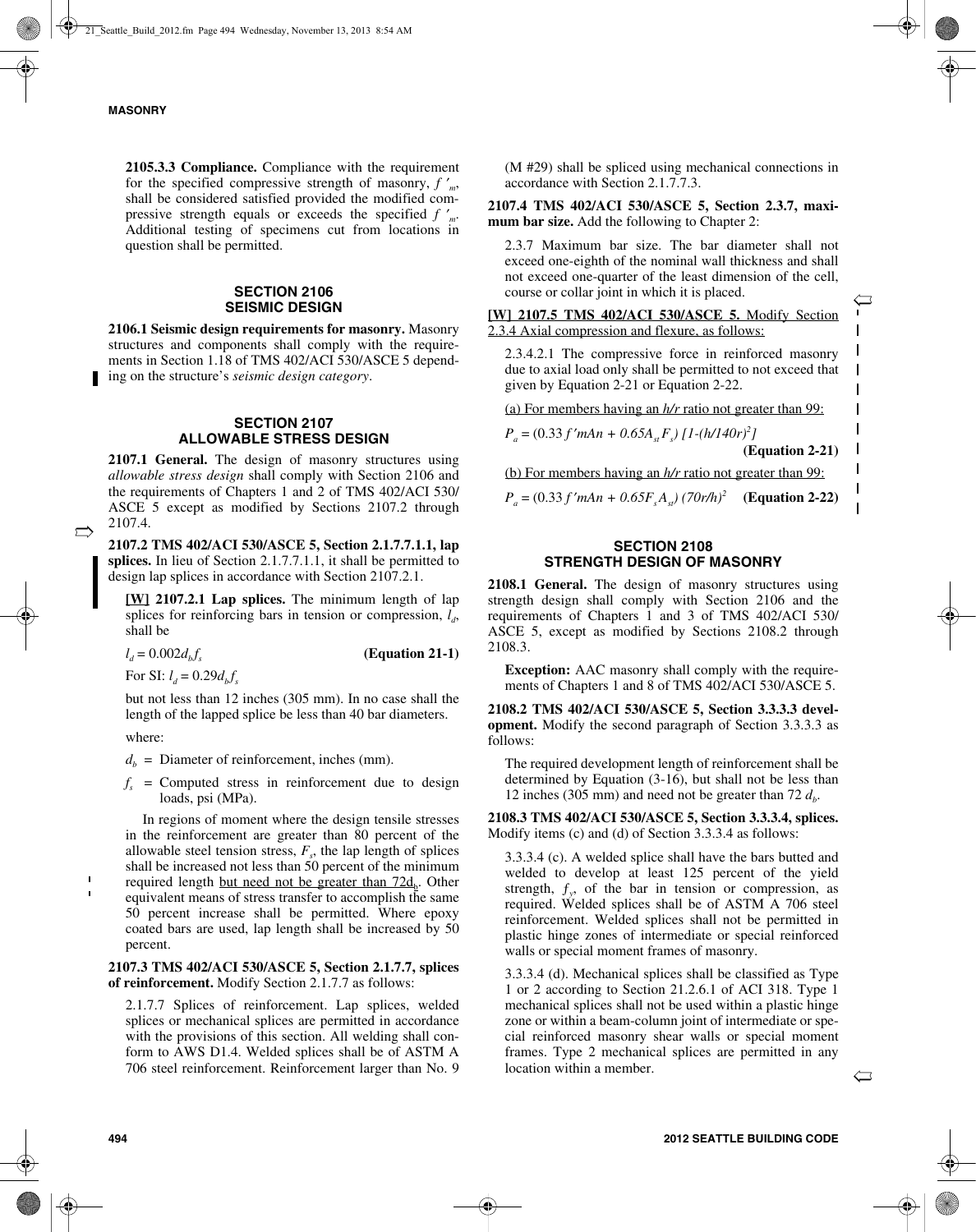## **SECTION 2109 EMPIRICAL DESIGN OF MASONRY**

**2109.1 General.** Empirically designed masonry shall conform to the requirements of Chapter 5 of TMS 402/ACI 530/ ASCE 5, except where otherwise noted in this section.

**2109.1.1 Limitations.** The use of empirical design of masonry shall be limited as noted in Section 5.1.2 of TMS 402/ACI 530/ASCE 5. The use of dry-stacked, surfacebonded masonry shall be prohibited in *Risk Category* IV structures. In buildings that exceed one or more of the limitations of Section 5.1.2 of TMS 402/ACI 530/ASCE 5, masonry shall be designed in accordance with the engineered design provisions of Section 2101.2.1, 2101.2.2 or 2101.2.3 or the foundation wall provisions of Section 1807.1.5.

Section 5.1.2.2 of TMS 402/ACI 530/ASCE 5 shall be modified as follows:

**5.1.2.2** *Wind* – Empirical requirements shall not apply to the design or construction of masonry for buildings, parts of buildings, or other structures to be located in areas where  $V_{\text{asd}}$  as determined in accordance with Section 1609.3.1 of the *International Building Code* exceeds 110 mph.

**2109.2 Surface-bonded walls.** Dry-stacked, surface-bonded concrete masonry walls shall comply with the requirements of Chapter 5 of TMS 402/ACI 530/ASCE 5, except where otherwise noted in this section.

**2109.2.1 Strength.** Dry-stacked, surface-bonded concrete masonry walls shall be of adequate strength and proportions to support all superimposed loads without exceeding the allowable stresses listed in Table 2109.2.1. Allowable stresses not specified in Table 2109.2.1 shall comply with the requirements of TMS 402/ACI 530/ASCE 5.

## **TABLE 2109.2.1 ALLOWABLE STRESS GROSS CROSS-SECTIONAL AREA FOR DRY-STACKED, SURFACE-BONDED CONCRETE MASONRY WALLS**

| <b>DESCRIPTION</b>                  | <b>MAXIMUM ALLOWABLE STRESS (psi)</b> |
|-------------------------------------|---------------------------------------|
| Compression standard block          | 45                                    |
| Flexural tension<br>Horizontal span | 30                                    |
| Vertical span                       | 18                                    |
| Shear                               | 10                                    |

For SI: 1 pound per square inch = 0.006895 MPa.

**2109.2.2 Construction.** Construction of dry-stacked, surface-bonded masonry walls, including stacking and leveling of units, mixing and application of mortar and curing and protection shall comply with ASTM C 946.

**2109.3 Adobe construction.** Adobe construction shall comply with this section and shall be subject to the requirements of this code for Type V construction, Chapter 5 of TMS 402/ ACI 530/ASCE 5, and this section.

**2109.3.1 Unstabilized adobe.** Unstabilized adobe shall comply with Sections 2109.3.1.1 through 2109.3.1.4.

**2109.3.1.1 Compressive strength.** Adobe units shall have an average compressive strength of 300 psi (2068

kPa) when tested in accordance with ASTM C 67. Five samples shall be tested and no individual unit is permitted to have a compressive strength of less than 250 psi (1724 kPa).

**2109.3.1.2 Modulus of rupture.** Adobe units shall have an average modulus of rupture of 50 psi (345 kPa) when tested in accordance with the following procedure. Five samples shall be tested and no individual unit shall have a modulus of rupture of less than 35 psi (241 kPa).

**2109.3.1.2.1 Support conditions.** A cured unit shall be simply supported by 2-inch-diameter (51 mm) cylindrical supports located 2 inches (51 mm) in from each end and extending the full width of the unit.

**2109.3.1.2.2 Loading conditions.** A 2-inch-diameter (51 mm) cylinder shall be placed at midspan parallel to the supports.

**2109.3.1.2.3 Testing procedure.** A vertical load shall be applied to the cylinder at the rate of 500 pounds per minute (37 N/s) until failure occurs.

**2109.3.1.2.4 Modulus of rupture determination.** The modulus of rupture shall be determined by the equation:

#### $f_r = 3 PL_s / 2 S_w (S_t^2)$ ) **(Equation 21-2)**

where, for the purposes of this section only:

- $S_{n}$  = Width of the test specimen measured parallel to the loading cylinder, inches (mm).
- $f_r$  = Modulus of rupture, psi (MPa).
- $L<sub>s</sub>$  = Distance between supports, inches (mm).
- $S_t$  = Thickness of the test specimen measured parallel to the direction of load, inches (mm).
- $P =$  The applied load at failure, pounds (N).

**2109.3.1.3 Moisture content requirements.** Adobe units shall have a moisture content not exceeding 4 percent by weight.

**2109.3.1.4 Shrinkage cracks.** Adobe units shall not contain more than three shrinkage cracks and any single shrinkage crack shall not exceed 3 inches (76 mm) in length or  $\frac{1}{8}$  inch (3.2 mm) in width.

**2109.3.2 Stabilized adobe.** Stabilized adobe shall comply with Section 2109.3.1 for unstabilized adobe in addition to Sections 2109.3.2.1 and 2109.3.2.2.

**2109.3.2.1 Soil requirements.** Soil used for stabilized adobe units shall be chemically compatible with the stabilizing material.

**2109.3.2.2 Absorption requirements.** A 4-inch (102 mm) cube, cut from a stabilized adobe unit dried to a constant weight in a ventilated oven at 212°F to 239°F (100 $^{\circ}$ C to 115 $^{\circ}$ C), shall not absorb more than  $2^{1/2}$  percent moisture by weight when placed upon a constantly water-saturated, porous surface for seven days. A minimum of five specimens shall be tested and each specimen shall be cut from a separate unit.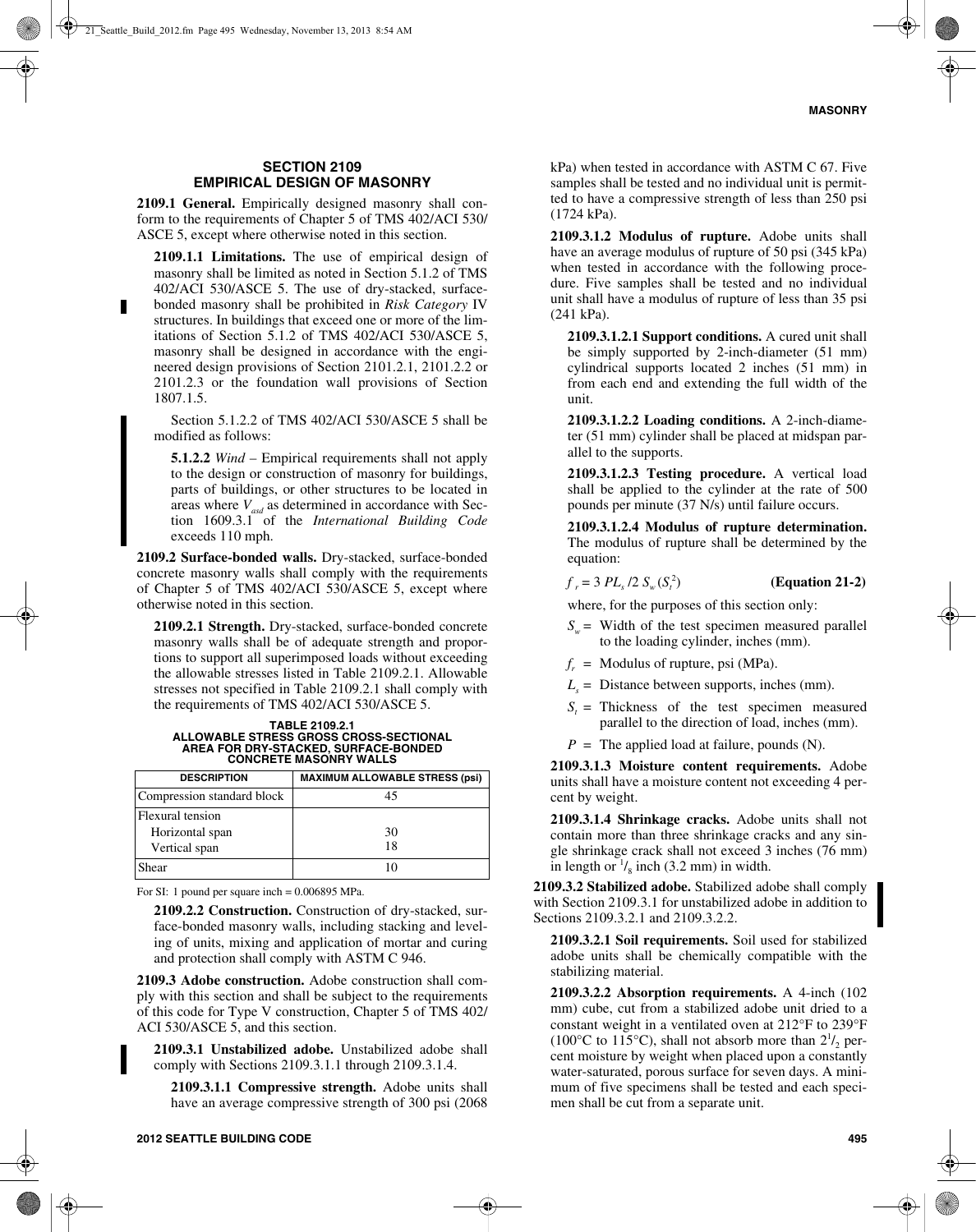➡

**2109.3.3 Allowable stress.** The allowable compressive stress based on gross cross-sectional area of adobe shall not exceed 30 psi (207 kPa).

**2109.3.3.1 Bolts.** Bolt values shall not exceed those set forth in Table 2109.3.3.1.

| <b>DIAMETER OF BOLTS</b><br>(inches) | <b>MINIMUM EMBEDMENT</b><br>(inches) | <b>SHEAR</b><br>(pounds) |
|--------------------------------------|--------------------------------------|--------------------------|
|                                      |                                      |                          |
|                                      | 12                                   | 200                      |
| 3.                                   | 15                                   | 300                      |
|                                      | 18                                   | 400                      |
|                                      | 21                                   | 500                      |
| 11 <sub>I</sub>                      | 24                                   | 600                      |

| TABLE 2109.3.3.1                          |
|-------------------------------------------|
| ALLOWABLE SHEAR ON BOLTS IN ADOBE MASONRY |

For SI: 1 inch = 25.4 mm, 1 pound = 4.448 N.

**2109.3.4 Detailed requirements.** Adobe construction shall comply with Sections 2109.3.4.1 through 2109.3.4.9.

**2109.3.4.1 Number of stories.** Adobe construction shall be limited to buildings not exceeding one *story*, except that two-*story* construction is allowed when designed by a *registered design professional*.

**2109.3.4.2 Mortar.** Mortar for adobe construction shall comply with Sections 2109.3.4.2.1 and 2109.3.4.2.2.

**2109.3.4.2.1 General.** Mortar for stabilized adobe units shall comply with Chapter 21 or adobe soil. Adobe soil used as mortar shall comply with material requirements for stabilized adobe. Mortar for unstabilized adobe shall be Portland cement mortar.

**2109.3.4.2.2 Mortar joints.** Adobe units shall be laid with full head and bed joints and in full running bond.

**2109.3.4.3 Parapet walls.** Parapet walls constructed of adobe units shall be waterproofed.

**2109.3.4.4 Wall thickness.** The minimum thickness of *exterior walls* in one-story buildings shall be 10 inches (254 mm). The walls shall be laterally supported at intervals not exceeding 24 feet (7315 mm). The minimum thickness of interior *load-bearing walls* shall be 8 inches (203 mm). In no case shall the unsupported height of any wall constructed of adobe units exceed 10 times the thickness of such wall.

**2109.3.4.5 Foundations.** Foundations for adobe construction shall be in accordance with Sections 2109.3.4.5.1 and 2109.3.4.5.2.

**2109.3.4.5.1 Foundation support.** Walls and partitions constructed of adobe units shall be supported by foundations or footings that extend not less than 6 inches (152 mm) above adjacent ground surfaces and are constructed of solid masonry (excluding adobe) or concrete. Footings and foundations shall comply with Chapter 18.

**2109.3.4.5.2 Lower course requirements.** Stabilized adobe units shall be used in adobe walls for the first 4 inches (102 mm) above the finished first-floor elevation.

**2109.3.4.6 Isolated piers or columns.** Adobe units shall not be used for isolated piers or columns in a loadbearing capacity. Walls less than 24 inches (610 mm) in length shall be considered isolated piers or columns.

**2109.3.4.7 Tie beams.** *Exterior walls* and interior *loadbearing walls* constructed of adobe units shall have a continuous tie beam at the level of the floor or roof bearing and meeting the following requirements.

**2109.3.4.7.1 Concrete tie beams.** Concrete tie beams shall be a minimum depth of 6 inches (152 mm) and a minimum width of 10 inches (254 mm). Concrete tie beams shall be continuously reinforced with a minimum of two No. 4 reinforcing bars. The specified compressive strength of concrete shall be at least 2,500 psi (17.2 MPa).

**2109.3.4.7.2 Wood tie beams.** Wood tie beams shall be solid or built up of lumber having a minimum nominal thickness of 1 inch (25 mm), and shall have a minimum depth of 6 inches (152 mm) and a minimum width of 10 inches (254 mm). Joints in wood tie beams shall be spliced a minimum of 6 inches (152 mm). No splices shall be allowed within 12 inches (305 mm) of an opening. Wood used in tie beams shall be *approved* naturally decay-resistant or preservative-treated wood.

**2109.3.4.8 Exterior finish.** *Exterior walls* constructed of unstabilized adobe units shall have their exterior surface covered with a minimum of two coats of Portland cement plaster having a minimum thickness of  $\frac{3}{4}$  inch (19.1 mm) and conforming to ASTM C 926. Lathing shall comply with ASTM C 1063. Fasteners shall be spaced at 16 inches (406 mm) o.c. maximum. Exposed wood surfaces shall be treated with an *approved* wood preservative or other protective coating prior to lath application.

**2109.3.4.9 Lintels.** Lintels shall be considered structural members and shall be designed in accordance with the applicable provisions of Chapter 16.

## **SECTION 2110 GLASS UNIT MASONRY**

**2110.1 General.** Glass unit masonry construction shall comply with Chapter 7 of TMS 402/ACI 530/ASCE 5 and this section.

**2110.1.1 Limitations.** Solid or hollow *approved* glass block shall not be used in fire walls, party walls, fire barriers, fire partitions or smoke barriers, or for load-bearing construction. Such blocks shall be erected with mortar and reinforcement in metal channel-type frames, structural frames, masonry or concrete recesses, embedded panel anchors as provided for both exterior and interior walls or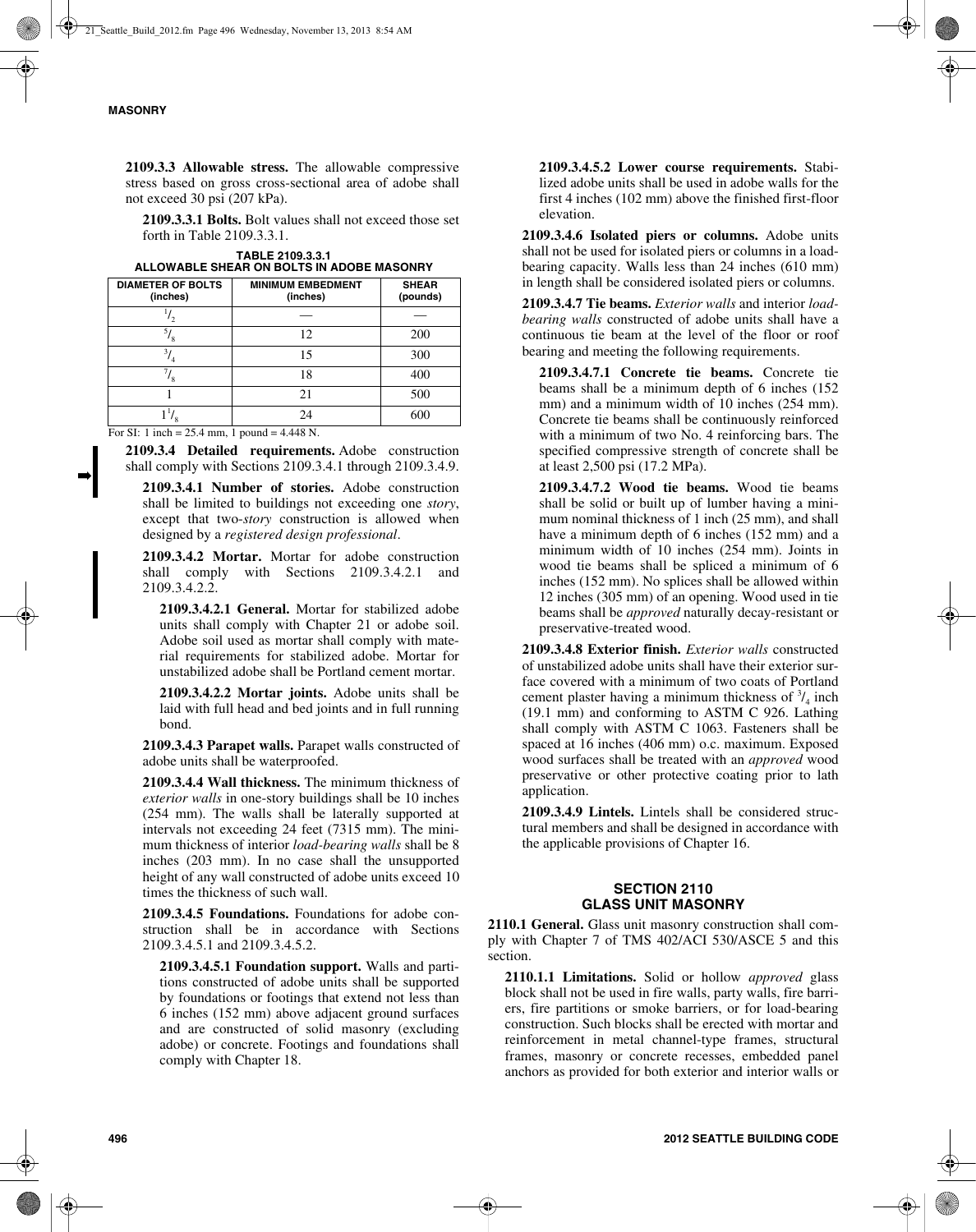other *approved* joint materials. Wood strip framing shall not be used in walls required to have a fire-resistance rating by other provisions of this code.

#### **Exceptions:**

- 1. Glass-block assemblies having a fire protection rating of not less than  $\frac{3}{4}$  hour shall be permitted as opening protectives in accordance with Section 716 in fire barriers, fire partitions and smoke barriers that have a required fire-resistance rating of 1 hour or less and do not enclose exit stairways, exit ramps or exit passageways.
- 2. Glass-block assemblies as permitted in Section 404.6, Exception 2.

## **SECTION 2111 MASONRY FIREPLACES**

**2111.1 Definition.** A masonry fireplace is a fireplace constructed of concrete or masonry. Masonry fireplaces shall be constructed in accordance with this section.

**2111.2 Footings and foundations.** Footings for masonry fireplaces and their chimneys shall be constructed of concrete or solid masonry at least 12 inches (305 mm) thick and shall extend at least 6 inches (153 mm) beyond the face of the fireplace or foundation wall on all sides. Footings shall be founded on natural undisturbed earth or engineered fill below frost depth. In areas not subjected to freezing, footings shall be at least 12 inches (305 mm) below finished grade.

**2111.2.1 Ash dump cleanout.** Cleanout openings, located within foundation walls below fireboxes, when provided, shall be equipped with ferrous metal or masonry doors and frames constructed to remain tightly closed, except when in use. Cleanouts shall be accessible and located so that ash removal will not create a hazard to combustible materials.

**2111.3 Seismic reinforcing.** In structures assigned to *Seismic Design Category* A or B, reinforcement and seismic anchorage are not required. Masonry or concrete fireplaces shall be constructed, anchored, supported and reinforced as required in this chapter. In structures assigned to *Seismic Design Category* C or D, masonry and concrete fireplaces shall be reinforced and anchored as detailed in Sections 2111.3.1, 2111.3.2, 2111.4 and 2111.4.1 for chimneys serving fireplaces. In structures assigned to *Seismic Design Category* E or F, masonry and concrete chimneys shall be reinforced in accordance with the requirements of Sections 2101 through 2108.

**2111.3.1 Vertical reinforcing.** For fireplaces with chimneys up to 40 inches (1016 mm) wide, four No. 4 continuous vertical bars, anchored in the foundation, shall be placed in the concrete between wythes of solid masonry or within the cells of hollow unit masonry and grouted in accordance with Section 2103.13. For fireplaces with chimneys greater than 40 inches (1016 mm) wide, two additional No. 4 vertical bars shall be provided for each additional 40 inches (1016 mm) in width or fraction thereof.

**2111.3.2 Horizontal reinforcing.** Vertical reinforcement shall be placed enclosed within  $\frac{1}{4}$ -inch (6.4 mm) ties or

other reinforcing of equivalent net cross-sectional area, spaced not to exceed 18 inches (457 mm) on center in concrete; or placed in the bed joints of unit masonry at a minimum of every 18 inches (457 mm) of vertical height. Two such ties shall be provided at each bend in the vertical bars.

**2111.4 Seismic anchorage.** Masonry and concrete chimneys in structures assigned to *Seismic Design Category* C or D shall be anchored at each floor, ceiling or roof line more than 6 feet (1829 mm) above grade, except where constructed completely within the *exterior walls*. Anchorage shall conform to the following requirements.

**2111.4.1 Anchorage.** Two  $\frac{3}{16}$ -inch by 1-inch (4.8 mm by 25.4 mm) straps shall be embedded a minimum of 12 inches (305 mm) into the chimney. Straps shall be hooked around the outer bars and extend 6 inches (152 mm) beyond the bend. Each strap shall be fastened to a minimum of four floor joists with two  $\frac{1}{2}$ -inch (12.7 mm) bolts.

**2111.5 Firebox walls.** Masonry fireboxes shall be constructed of solid masonry units, hollow masonry units grouted solid, stone or concrete. When a lining of firebrick at least 2 inches (51 mm) in thickness or other *approved* lining is provided, the minimum thickness of back and sidewalls shall each be 8 inches (203 mm) of solid masonry, including the lining. The width of joints between firebricks shall not be greater than  $\frac{1}{4}$  inch (6.4 mm). When no lining is provided, the total minimum thickness of back and sidewalls shall be 10 inches (254 mm) of solid masonry. Firebrick shall conform to ASTM C 27 or ASTM C 1261 and shall be laid with mediumduty refractory mortar conforming to ASTM C 199.

**2111.5.1 Steel fireplace units.** Steel fireplace units are permitted to be installed with solid masonry to form a masonry fireplace provided they are installed according to either the requirements of their listing or the requirements of this section. Steel fireplace units incorporating a steel firebox lining shall be constructed with steel not less than  $\frac{1}{4}$  inch (6.4 mm) in thickness, and an air-circulating chamber which is ducted to the interior of the building. The firebox lining shall be encased with solid masonry to provide a total thickness at the back and sides of not less than 8 inches (203 mm), of which not less than 4 inches (102 mm) shall be of solid masonry or concrete. Circulating air ducts employed with steel fireplace units shall be constructed of metal or masonry.

**2111.6 Firebox dimensions.** The firebox of a concrete or masonry fireplace shall have a minimum depth of 20 inches (508 mm). The throat shall not be less than 8 inches (203 mm) above the fireplace opening. The throat opening shall not be less than 4 inches (102 mm) in depth. The cross-sectional area of the passageway above the firebox, including the throat, damper and smoke chamber, shall not be less than the cross-sectional area of the flue.

**Exception:** Rumford fireplaces shall be permitted provided that the depth of the fireplace is at least 12 inches (305 mm) and at least one-third of the width of the fireplace opening, and the throat is at least 12 inches (305 mm) above the lintel, and at least  $\frac{1}{20}$  the cross-sectional area of the fireplace opening.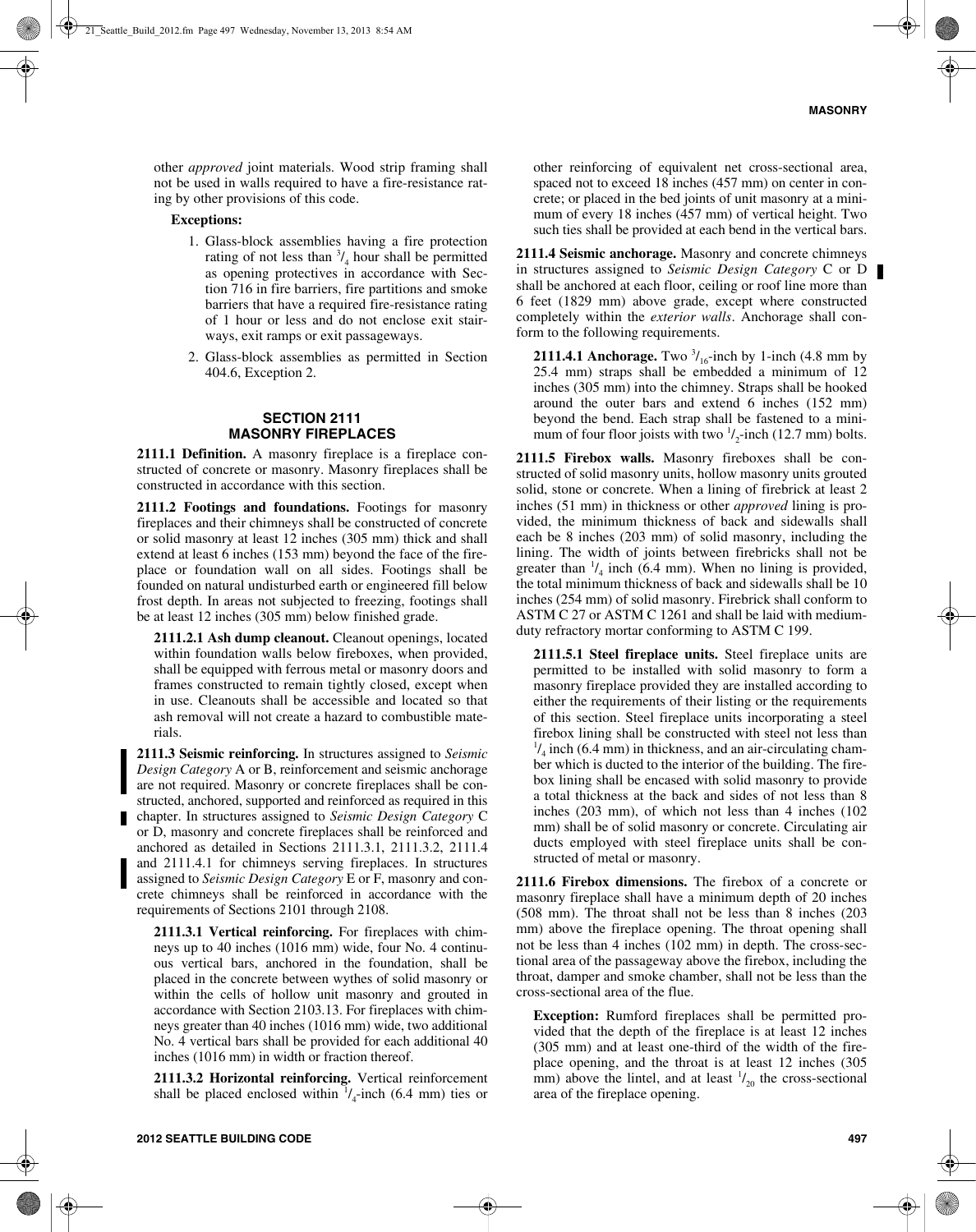**[W] 2111.7 Fireplaces.** Fireplaces shall be provided with each of the following:

1. Tightly fitting flue dampers, operated by a readily accessible manual or *approved* automatic control.

> **Exception:** Fireplaces with gas logs shall be installed in accordance with *International Mechanical Code* Section 901, except that the standards for liquefied petroleum gas installations shall be NFPA 58 (*Liquefied Petroleum Gas Code*) and NFPA 54 (*National Fuel Gas Code*).

2. An outside source for combustion air ducted into the firebox. The duct shall be at least 6 square inches and shall be provided with an operable outside air duct damper.

**Exception:** Washington certified fireplaces shall be installed with the combustion air systems necessary for their safe and efficient combustion and as specified by the manufacturer in accordance with Section 2114.

3. Site built fireplaces shall have tight fitting glass or metal doors, or a flue draft induction fan or as *approved* for minimizing back-drafting. Factory built fireplaces shall use doors listed for the installed appliance.

**2111.7.1 Lintel and throat.** Masonry over a fireplace opening shall be supported by a lintel of noncombustible material. The minimum required bearing length on each end of the fireplace opening shall be 4 inches (102 mm). The fireplace throat or damper shall be located a minimum of 8 inches (203 mm) above the top of the fireplace opening.

**((2111.7.1)) 2111.7.2 Damper.** Masonry fireplaces shall be equipped with a ferrous metal damper located at least 8 inches (203 mm) above the top of the fireplace opening. Dampers shall be installed in the fireplace or at the top of the flue venting the fireplace, and shall be operable from the room containing the fireplace. Damper controls shall be permitted to be located in the fireplace.

**2111.8 Smoke chamber walls.** Smoke chamber walls shall be constructed of solid masonry units, hollow masonry units grouted solid, stone or concrete. The total minimum thickness of front, back and sidewalls shall be 8 inches (203 mm) of solid masonry. The inside surface shall be parged smooth with refractory mortar conforming to ASTM C 199. When a lining of firebrick at least 2 inches (51 mm) thick, or a lining of vitrified clay at least  $\frac{5}{8}$  inch (15.9 mm) thick, is provided, the total minimum thickness of front, back and sidewalls shall be 6 inches (152 mm) of solid masonry, including the lining. Firebrick shall conform to ASTM C 1261 and shall be laid with refractory mortar conforming to ASTM C 199. Vitrified clay linings shall conform to ASTM C 315.

**2111.8.1 Smoke chamber dimensions.** The inside height of the smoke chamber from the fireplace throat to the beginning of the flue shall not be greater than the inside width of the fireplace opening. The inside surface of the smoke chamber shall not be inclined more than 45 degrees (0.76 rad) from vertical when prefabricated smoke chamber linings are used or when the smoke chamber walls are rolled or sloped rather than corbeled. When the inside surface of the smoke chamber is formed by corbeled masonry, the walls shall not be corbeled more than 30 degrees (0.52 rad) from vertical.

**2111.9 Hearth and hearth extension.** Masonry fireplace hearths and hearth extensions shall be constructed of concrete or masonry, supported by noncombustible materials, and reinforced to carry their own weight and all imposed loads. No combustible material shall remain against the underside of hearths or hearth extensions after construction.

**2111.9.1 Hearth thickness.** The minimum thickness of fireplace hearths shall be 4 inches (102 mm).

**2111.9.2 Hearth extension thickness.** The minimum thickness of hearth extensions shall be 2 inches (51 mm).

**Exception:** When the bottom of the firebox opening is raised at least 8 inches (203 mm) above the top of the hearth extension, a hearth extension of not less than  $\frac{3}{8}$ inch-thick (9.5 mm) brick, concrete, stone, tile or other *approved* noncombustible material is permitted.

**2111.10 Hearth extension dimensions.** Hearth extensions shall extend at least 16 inches (406 mm) in front of, and at least 8 inches (203 mm) beyond, each side of the fireplace opening. Where the fireplace opening is 6 square feet (0.557 m<sup>2</sup>) or larger, the hearth extension shall extend at least 20 inches (508 mm) in front of, and at least 12 inches (305 mm) beyond, each side of the fireplace opening.

**2111.11 Fireplace clearance.** Any portion of a masonry fireplace located in the interior of a building or within the *exterior wall* of a building shall have a clearance to combustibles of not less than 2 inches (51 mm) from the front faces and sides of masonry fireplaces and not less than 4 inches (102 mm) from the back faces of masonry fireplaces. The airspace shall not be filled, except to provide fireblocking in accordance with Section 2111.12.

## **Exceptions:**

- 1. Masonry fireplaces *listed* and labeled for use in contact with combustibles in accordance with UL 127 and installed in accordance with the manufacturer's installation instructions are permitted to have combustible material in contact with their exterior surfaces.
- 2. When masonry fireplaces are constructed as part of masonry or concrete walls, combustible materials shall not be in contact with the masonry or concrete walls less than 12 inches (306 mm) from the inside surface of the nearest firebox lining.
- 3. Exposed combustible *trim* and the edges of sheathing materials, such as wood siding, flooring and drywall, are permitted to abut the masonry fireplace sidewalls and hearth extension, in accordance with Figure 2111.11, provided such combustible *trim* or sheathing is a minimum of 12 inches (306 mm) from the inside surface of the nearest firebox lining.
- 4. Exposed combustible mantels or *trim* is permitted to be placed directly on the masonry fireplace front surrounding the fireplace opening, provided such combustible materials shall not be placed within 6 inches (153 mm) of a fireplace opening. Combusti-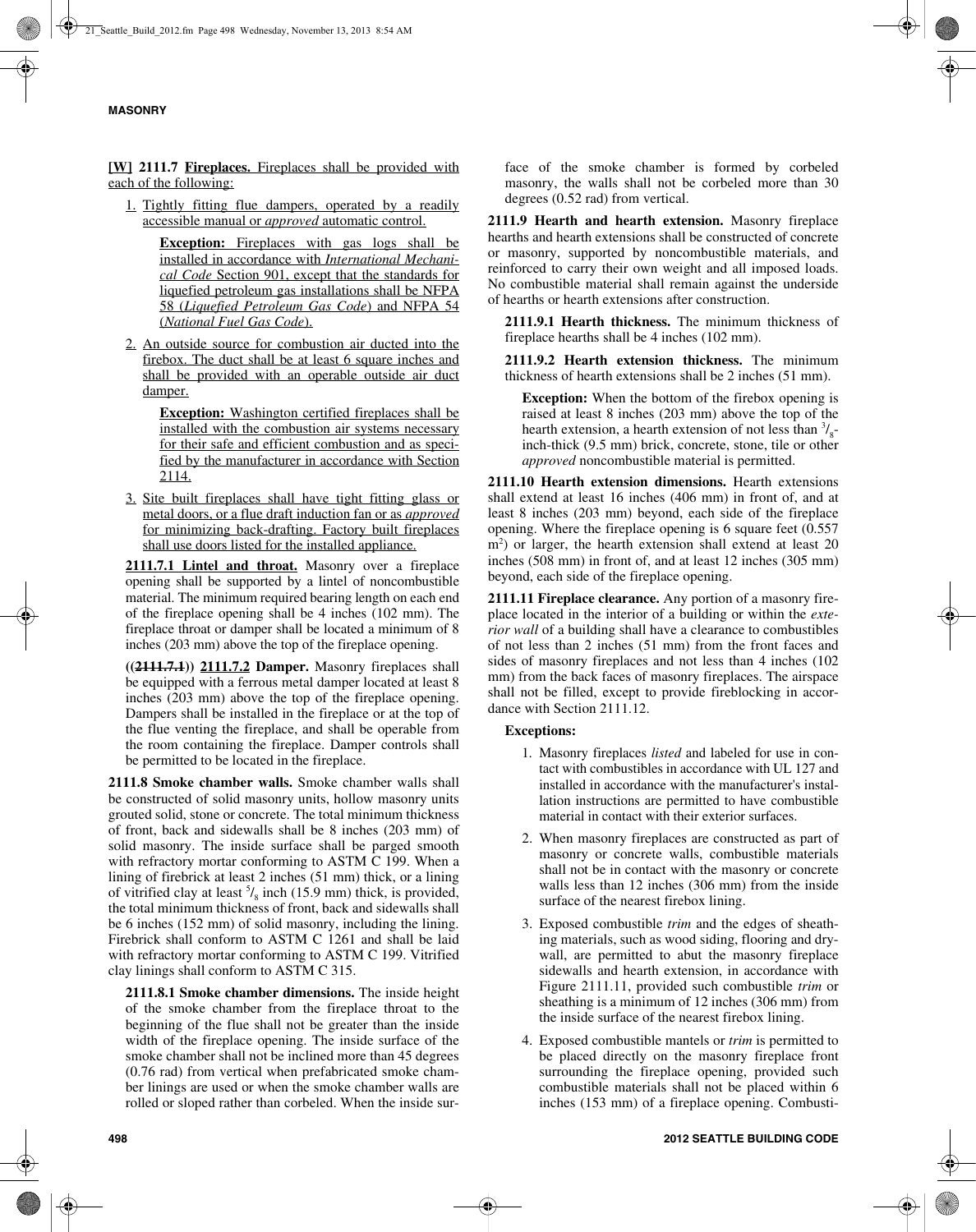ble material directly above and within 12 inches (305 mm) of the fireplace opening shall not project more than  $\frac{1}{8}$  inch (3.2 mm) for each 1-inch (25 mm) distance from such opening. Combustible materials located along the sides of the fireplace opening that project more than  $1\frac{1}{2}$  inches (38 mm) from the face of the fireplace shall have an additional clearance equal to the projection.



**FIGURE 2111.11 ILLUSTRATION OF EXCEPTION TO FIREPLACE CLEARANCE PROVISION**

**2111.12 Fireplace fireblocking.** All spaces between fireplaces and floors and ceilings through which fireplaces pass shall be fireblocked with noncombustible material securely fastened in place. The fireblocking of spaces between wood joists, beams or headers shall be to a depth of 1 inch (25 mm) and shall only be placed on strips of metal or metal lath laid across the spaces between combustible material and the chimney.

**2111.13 Exterior air.** Factory-built or masonry fireplaces covered in this section shall be equipped with an exterior air supply to ensure proper fuel combustion unless the room is mechanically ventilated and controlled so that the indoor pressure is neutral or positive.

**2111.13.1 Factory-built fireplaces.** Exterior combustion air ducts for factory-built fireplaces shall be *listed* components of the fireplace, and installed according to the fireplace manufacturer's instructions.

**2111.13.2 Masonry fireplaces.** *Listed* combustion air ducts for masonry fireplaces shall be installed according to the terms of their listing and manufacturer's instructions.

**2111.13.3 Exterior air intake.** The exterior air intake shall be capable of providing all combustion air from the exterior of the *dwelling*. The exterior air intake shall not be located within a garage, *attic*, basement or crawl space of the *dwelling* nor shall the air intake be located at an elevation higher than the firebox. The exterior air intake shall be covered with a corrosion-resistant screen of  $\frac{1}{4}$ -inch (6.4 mm) mesh.

**2111.13.4 Clearance.** Unlisted combustion air ducts shall be installed with a minimum 1-inch (25 mm) clearance to

combustibles for all parts of the duct within 5 feet (1524 mm) of the duct outlet.

**2111.13.5 Passageway.** The combustion air passageway shall be a minimum of 6 square inches  $(3870 \text{ mm}^2)$  and not more than 55 square inches  $(0.035 \text{ m}^2)$ , except that combustion air systems for *listed* fireplaces or for fireplaces tested for emissions shall be constructed according to the fireplace manufacturer's instructions.

**2111.13.6 Outlet.** The exterior air outlet is permitted to be located in the back or sides of the firebox chamber or within 24 inches (610 mm) of the firebox opening on or near the floor. The outlet shall be closable and designed to prevent burning material from dropping into concealed combustible spaces.

## **SECTION 2112 MASONRY HEATERS**

**2112.1 Definition.** A masonry heater is a heating appliance constructed of concrete or solid masonry, hereinafter referred to as "masonry," which is designed to absorb and store heat from a solid fuel fire built in the firebox by routing the exhaust gases through internal heat exchange channels in which the flow path downstream of the firebox may include flow in a horizontal or downward direction before entering the chimney and which delivers heat by radiation from the masonry surface of the heater.

**2112.2 Installation.** Masonry heaters shall be installed in accordance with this section and comply with one of the following:

- 1. Masonry heaters shall comply with the requirements of ASTM E 1602; or
- 2. Masonry heaters shall be *listed* and labeled in accordance with UL 1482 and installed in accordance with the manufacturer's installation instructions.

**2112.3 Footings and foundation.** The firebox floor of a masonry heater shall be a minimum thickness of 4 inches (102 mm) of noncombustible material and be supported on a noncombustible footing and foundation in accordance with Section 2113.2.

**2112.4 Seismic reinforcing.** In structures assigned to *Seismic Design Category* D, E or F, masonry heaters shall be anchored to the masonry foundation in accordance with Section 2113.3. Seismic reinforcing shall not be required within the body of a masonry heater with a height that is equal to or less than 3.5 times its body width and where the masonry chimney serving the heater is not supported by the body of the heater. Where the masonry chimney shares a common wall with the facing of the masonry heater, the chimney portion of the structure shall be reinforced in accordance with Section 2113.

**2112.5 Masonry heater clearance.** Combustible materials shall not be placed within 36 inches (765 mm) of the outside surface of a masonry heater in accordance with NFPA 211, Section 8-7 (clearances for solid fuel-burning appliances),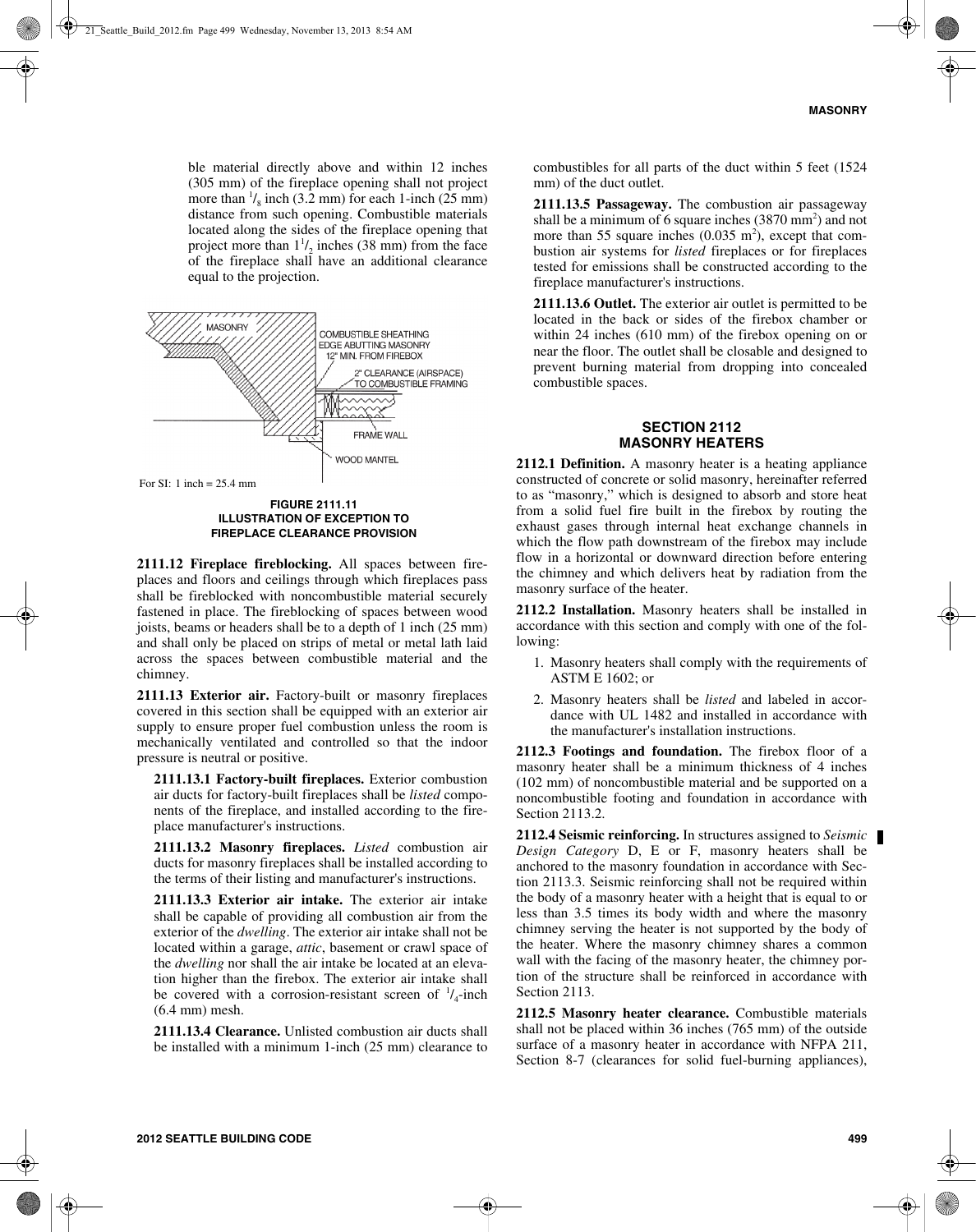and the required space between the heater and combustible material shall be fully vented to permit the free flow of air around all heater surfaces.

## **Exceptions:**

- 1. When the masonry heater wall thickness is at least 8 inches (203 mm) thick of solid masonry and the wall thickness of the heat exchange channels is at least 5 inches (127 mm) thick of solid masonry, combustible materials shall not be placed within 4 inches (102 mm) of the outside surface of a masonry heater. A clearance of at least 8 inches (203 mm) shall be provided between the gas-tight capping slab of the heater and a combustible ceiling.
- 2. Masonry heaters *listed* and labeled in accordance with UL 1482 and installed in accordance with the manufacturer's instructions.

## **SECTION 2113 MASONRY CHIMNEYS**

**2113.1 Definition.** A masonry chimney is a chimney constructed of solid masonry units, hollow masonry units grouted solid, stone or concrete, hereinafter referred to as "masonry." Masonry chimneys shall be constructed, anchored, supported and reinforced as required in this chapter.

**2113.2 Footings and foundations.** Footings for masonry chimneys shall be constructed of concrete or solid masonry at least 12 inches (305 mm) thick and shall extend at least 6 inches (152 mm) beyond the face of the foundation or support wall on all sides. Footings shall be founded on natural undisturbed earth or engineered fill below frost depth. In areas not subjected to freezing, footings shall be at least 12 inches (305 mm) below finished grade.

**2113.3 Seismic reinforcing.** Masonry or concrete chimneys shall be constructed, anchored, supported and reinforced as required in this chapter. In structures assigned to *Seismic Design Category* C or D, masonry and concrete chimneys shall be reinforced and anchored as detailed in Sections 2113.3.1, 2113.3.2 and 2113.4. In structures assigned to *Seismic Design Category* A or B, reinforcement and seismic anchorage is not required. In structures assigned to *Seismic Design Category* E or F, masonry and concrete chimneys shall be reinforced in accordance with the requirements of Sections 2101 through 2108.

**2113.3.1 Vertical reinforcing.** For chimneys up to 40 inches (1016 mm) wide, four No. 4 continuous vertical bars anchored in the foundation shall be placed in the concrete between wythes of solid masonry or within the cells of hollow unit masonry and grouted in accordance with Section 2103.13. Grout shall be prevented from bonding with the flue liner so that the flue liner is free to move with thermal expansion. For chimneys greater than 40 inches (1016 mm) wide, two additional No. 4 vertical bars shall be provided for each additional 40 inches (1016 mm) in width or fraction thereof.

**2113.3.2 Horizontal reinforcing.** Vertical reinforcement shall be placed enclosed within  $\frac{1}{4}$ -inch (6.4 mm) ties, or

other reinforcing of equivalent net cross-sectional area, spaced not to exceed 18 inches (457 mm) o.c. in concrete, or placed in the bed joints of unit masonry, at a minimum of every 18 inches (457 mm) of vertical height. Two such ties shall be provided at each bend in the vertical bars.

**2113.4 Seismic anchorage.** Masonry and concrete chimneys and foundations in structures assigned to *Seismic Design Category* C or D shall be anchored at each floor, ceiling or roof line more than 6 feet (1829 mm) above grade, except where constructed completely within the *exterior walls*. Anchorage shall conform to the following requirements.

**2113.4.1 Anchorage.** Two  $\frac{3}{16}$ -inch by 1-inch (4.8 mm by 25 mm) straps shall be embedded a minimum of 12 inches (305 mm) into the chimney. Straps shall be hooked around the outer bars and extend 6 inches (152 mm) beyond the bend. Each strap shall be fastened to a minimum of four floor joists with two  $\frac{1}{2}$ -inch (12.7 mm) bolts.

**2113.5 Corbeling.** Masonry chimneys shall not be corbeled more than half of the chimney's wall thickness from a wall or foundation, nor shall a chimney be corbeled from a wall or foundation that is less than 12 inches (305 mm) in thickness unless it projects equally on each side of the wall, except that on the second *story* of a two-story *dwelling*, corbeling of chimneys on the exterior of the enclosing walls is permitted to equal the wall thickness. The projection of a single course shall not exceed one-half the unit height or one-third of the unit bed depth, whichever is less.

**2113.6 Changes in dimension.** The chimney wall or chimney flue lining shall not change in size or shape within 6 inches (152 mm) above or below where the chimney passes through floor components, ceiling components or roof components.

**2113.7 Offsets.** Where a masonry chimney is constructed with a fireclay flue liner surrounded by one wythe of masonry, the maximum offset shall be such that the centerline of the flue above the offset does not extend beyond the center of the chimney wall below the offset. Where the chimney offset is supported by masonry below the offset in an *approved* manner, the maximum offset limitations shall not apply. Each individual corbeled masonry course of the offset shall not exceed the projection limitations specified in Section 2113.5.

**2113.8 Additional load.** Chimneys shall not support loads other than their own weight unless they are designed and constructed to support the additional load. Masonry chimneys are permitted to be constructed as part of the masonry walls or concrete walls of the building.

**2113.9 Termination.** Chimneys shall extend at least 2 feet (610 mm) higher than any portion of the building within 10 feet (3048 mm), but shall not be less than 3 feet (914 mm) above the highest point where the chimney passes through the roof.

**2113.9.1 Chimney caps.** Masonry chimneys shall have a concrete, metal or stone cap, sloped to shed water, a drip edge and a caulked bond break around any flue liners in accordance with ASTM C 1283.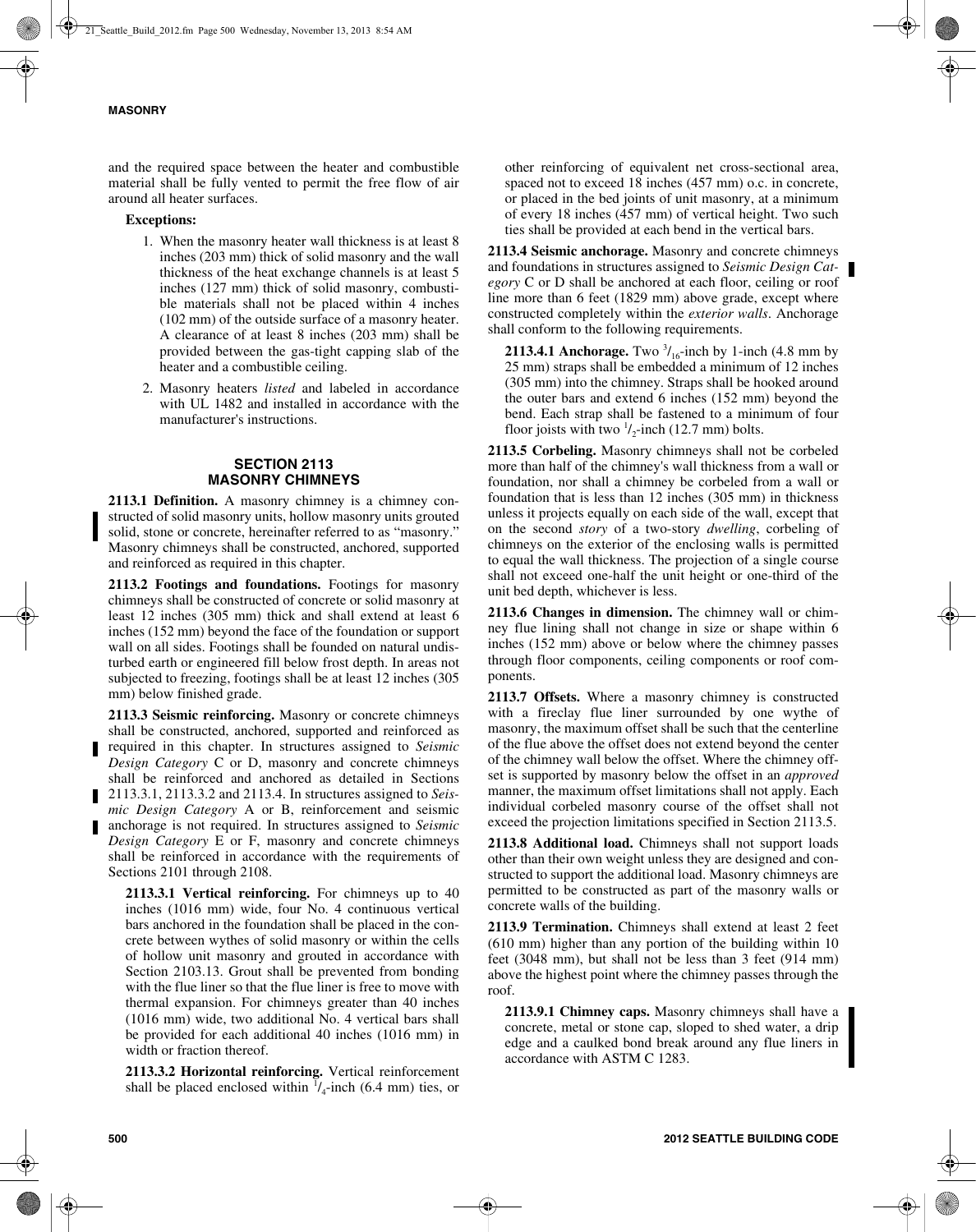**2113.9.2 Spark arrestors.** Where a spark arrestor is installed on a masonry chimney, the spark arrestor shall meet all of the following requirements:

- 1. The net free area of the arrestor shall not be less than four times the net free area of the outlet of the chimney flue it serves.
- 2. The arrestor screen shall have heat and corrosion resistance equivalent to 19-gage galvanized steel or 24-gage stainless steel.
- 3. Openings shall not permit the passage of spheres having a diameter greater than  $\frac{1}{2}$  inch (12.7 mm) nor block the passage of spheres having a diameter less than  $\frac{3}{8}$  inch (9.5 mm).
- 4. The spark arrestor shall be accessible for cleaning and the screen or chimney cap shall be removable to allow for cleaning of the chimney flue.

**2113.9.3 Rain caps.** Where a masonry or metal rain cap is installed on a masonry chimney, the net free area under the cap shall not be less than four times the net free area of the outlet of the chimney flue it serves.

**2113.10 Wall thickness.** Masonry chimney walls shall be constructed of concrete, solid masonry units or hollow masonry units grouted solid with not less than 4 inches (102 mm) nominal thickness.

**2113.10.1 Masonry veneer chimneys.** Where masonry is used as veneer for a framed chimney, through flashing and weep holes shall be provided as required by Chapter 14.

**2113.11 Flue lining (material).** Masonry chimneys shall be lined. The lining material shall be appropriate for the type of appliance connected, according to the terms of the appliance listing and the manufacturer's instructions.

**2113.11.1 Residential-type appliances (general).** Flue lining systems shall comply with one of the following:

- 1. Clay flue lining complying with the requirements of ASTM C 315.
- 2. *Listed* chimney lining systems complying with UL 1777.
- 3. Factory-built chimneys or chimney units *listed* for installation within masonry chimneys.
- 4. Other *approved* materials that will resist corrosion, erosion, softening or cracking from flue gases and condensate at temperatures up to 1,800°F (982°C).

**2113.11.1.1 Flue linings for specific appliances.** Flue linings other than those covered in Section 2113.11.1 intended for use with specific appliances shall comply with Sections 2113.11.1.2 through 2113.11.1.4 and Sections 2113.11.2 and 2113.11.3.

**2113.11.1.2 Gas appliances.** Flue lining systems for gas appliances shall be in accordance with the *International Fuel Gas Code*.

**2113.11.1.3 Pellet fuel-burning appliances.** Flue lining and vent systems for use in masonry chimneys with pellet fuel-burning appliances shall be limited to flue lining systems complying with Section 2113.11.1 and pellet vents *listed* for installation within masonry chimneys (see Section 2113.11.1.5 for marking).

**2113.11.1.4 Oil-fired appliances approved for use with L-vent.** Flue lining and vent systems for use in masonry chimneys with oil-fired appliances *approved* for use with Type L vent shall be limited to flue lining systems complying with Section 2113.11.1 and *listed* chimney liners complying with UL 641 (see Section 2113.11.1.5 for marking).

**2113.11.1.5 Notice of usage.** When a flue is relined with a material not complying with Section 2113.11.1, the chimney shall be plainly and permanently identified by a *label* attached to a wall, ceiling or other conspicuous location adjacent to where the connector enters the chimney. The *label* shall include the following message or equivalent language: "This chimney is for use only with (type or category of appliance) that burns (type of fuel). Do not connect other types of appliances."

**2113.11.2 Concrete and masonry chimneys for medium-heat appliances.**

**2113.11.2.1 General.** Concrete and masonry chimneys for medium-heat appliances shall comply with Sections 2113.1 through 2113.5.

**2113.11.2.2 Construction.** Chimneys for medium-heat appliances shall be constructed of solid masonry units or of concrete with walls a minimum of 8 inches (203 mm) thick, or with stone masonry a minimum of 12 inches (305 mm) thick.

**2113.11.2.3 Lining.** Concrete and masonry chimneys shall be lined with an *approved* medium-duty refractory brick a minimum of  $4^{1}/_{2}$  inches (114 mm) thick laid on the  $4^{1}/_{2}$ -inch bed (114 mm) in an *approved* medium-duty refractory mortar. The lining shall start 2 feet (610 mm) or more below the lowest chimney connector entrance. Chimneys terminating 25 feet (7620 mm) or less above a chimney connector entrance shall be lined to the top.

**2113.11.2.4 Multiple passageway.** Concrete and masonry chimneys containing more than one passageway shall have the liners separated by a minimum 4 inch-thick (102 mm) concrete or solid masonry wall.

**2113.11.2.5 Termination height.** Concrete and masonry chimneys for medium-heat appliances shall extend a minimum of 10 feet (3048 mm) higher than any portion of any building within 25 feet (7620 mm).

**2113.11.2.6 Clearance.** A minimum clearance of 4 inches (102 mm) shall be provided between the exterior surfaces of a concrete or masonry chimney for medium-heat appliances and combustible material.

## **2113.11.3 Concrete and masonry chimneys for highheat appliances.**

**2113.11.3.1 General.** Concrete and masonry chimneys for high-heat appliances shall comply with Sections 2113.1 through 2113.5.

**2113.11.3.2 Construction.** Chimneys for high-heat appliances shall be constructed with double walls of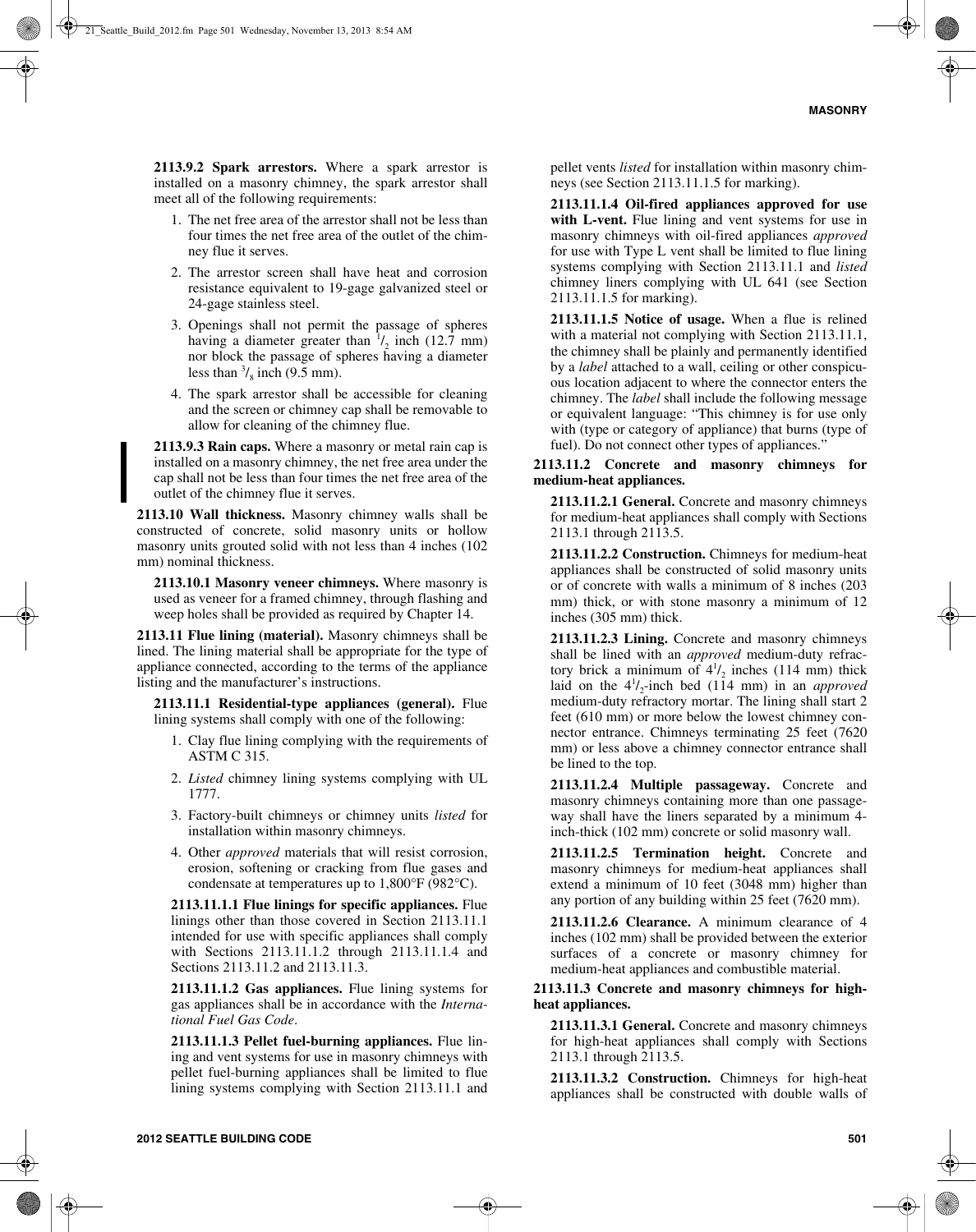solid masonry units or of concrete, each wall to be a minimum of 8 inches (203 mm) thick with a minimum airspace of 2 inches (51 mm) between the walls.

**2113.11.3.3 Lining.** The inside of the interior wall shall be lined with an *approved* high-duty refractory brick, a minimum of  $4^{1}/_{2}$  inches (114 mm) thick laid on the  $4^{1}/_{2}$ inch bed (114 mm) in an *approved* high-duty refractory mortar. The lining shall start at the base of the chimney and extend continuously to the top.

**2113.11.3.4 Termination height.** Concrete and masonry chimneys for high-heat appliances shall extend a minimum of 20 feet (6096 mm) higher than any portion of any building within 50 feet (15 240 mm).

**2113.11.3.5 Clearance.** Concrete and masonry chimneys for high-heat appliances shall have *approved* clearance from buildings and structures to prevent overheating combustible materials, permit inspection and maintenance operations on the chimney and prevent danger of burns to persons.

**2113.12 Clay flue lining (installation).** Clay flue liners shall be installed in accordance with ASTM C 1283 and extend from a point not less than 8 inches (203 mm) below the lowest inlet or, in the case of fireplaces, from the top of the smoke chamber to a point above the enclosing walls. The lining shall be carried up vertically, with a maximum slope no greater than 30 degrees (0.52 rad) from the vertical.

Clay flue liners shall be laid in medium-duty nonwatersoluble refractory mortar conforming to ASTM C 199 with tight mortar joints left smooth on the inside and installed to maintain an air space or insulation not to exceed the thickness of the flue liner separating the flue liners from the interior face of the chimney masonry walls. Flue lining shall be supported on all sides. Only enough mortar shall be placed to make the joint and hold the liners in position.

#### **2113.13 Additional requirements.**

**2113.13.1 Listed materials.** *Listed* materials used as flue linings shall be installed in accordance with the terms of their listings and the manufacturer's instructions.

**2113.13.2 Space around lining.** The space surrounding a chimney lining system or vent installed within a masonry chimney shall not be used to vent any other appliance.

**Exception:** This shall not prevent the installation of a separate flue lining in accordance with the manufacturer's instructions.

**2113.14 Multiple flues.** When two or more flues are located in the same chimney, masonry wythes shall be built between adjacent flue linings. The masonry wythes shall be at least 4 inches (102 mm) thick and bonded into the walls of the chimney.

**Exception:** When venting only one appliance, two flues are permitted to adjoin each other in the same chimney

with only the flue lining separation between them. The joints of the adjacent flue linings shall be staggered at least 4 inches (102 mm).

**2113.15 Flue area (appliance).** Chimney flues shall not be smaller in area than the area of the connector from the appliance. Chimney flues connected to more than one appliance shall not be less than the area of the largest connector plus 50 percent of the areas of additional chimney connectors.

## **Exceptions:**

- 1. Chimney flues serving oil-fired appliances sized in accordance with NFPA 31.
- 2. Chimney flues serving gas-fired appliances sized in accordance with the *International Fuel Gas Code*.

**2113.16 Flue area (masonry fireplace).** Flue sizing for chimneys serving fireplaces shall be in accordance with Section 2113.16.1 or 2113.16.2.

**2113.16.1 Minimum area.** Round chimney flues shall have a minimum net cross-sectional area of at least  $\frac{1}{12}$  of the fireplace opening. Square chimney flues shall have a minimum net cross-sectional area of at least  $\frac{1}{10}$  of the fireplace opening. Rectangular chimney flues with an aspect ratio less than 2 to 1 shall have a minimum net cross-sectional area of at least  $\frac{1}{10}$  of the fireplace opening. Rectangular chimney flues with an aspect ratio of 2 to 1 or more shall have a minimum net cross-sectional area of at least  $\frac{1}{8}$ of the fireplace opening.

**2113.16.2 Determination of minimum area.** The minimum net cross-sectional area of the flue shall be determined in accordance with Figure 2113.16. A flue size providing at least the equivalent net cross-sectional area shall be used. Cross-sectional areas of clay flue linings are as provided in Tables 2113.16(1) and 2113.16(2) or as provided by the manufacturer or as measured in the field. The height of the chimney shall be measured from the firebox floor to the top of the chimney flue.

**TABLE 2113.16(1) NET CROSS-SECTIONAL AREA OF ROUND FLUE SIZESa**

| FLUE SIZE, INSIDE DIAMETER<br>(inches) | <b>CROSS-SECTIONAL AREA</b><br>(square inches) |
|----------------------------------------|------------------------------------------------|
| h                                      | 28                                             |
|                                        | 38                                             |
| 8                                      | 50                                             |
| 10                                     | 78                                             |
| $10^{3}/_{4}$                          | 90                                             |
| 12                                     | 113                                            |
| 15                                     | 176                                            |
| 18                                     | 254                                            |

For SI: 1 inch = 25.4 mm, 1 square inch =  $645.16$  mm<sup>2</sup>.

a. Flue sizes are based on ASTM C 315.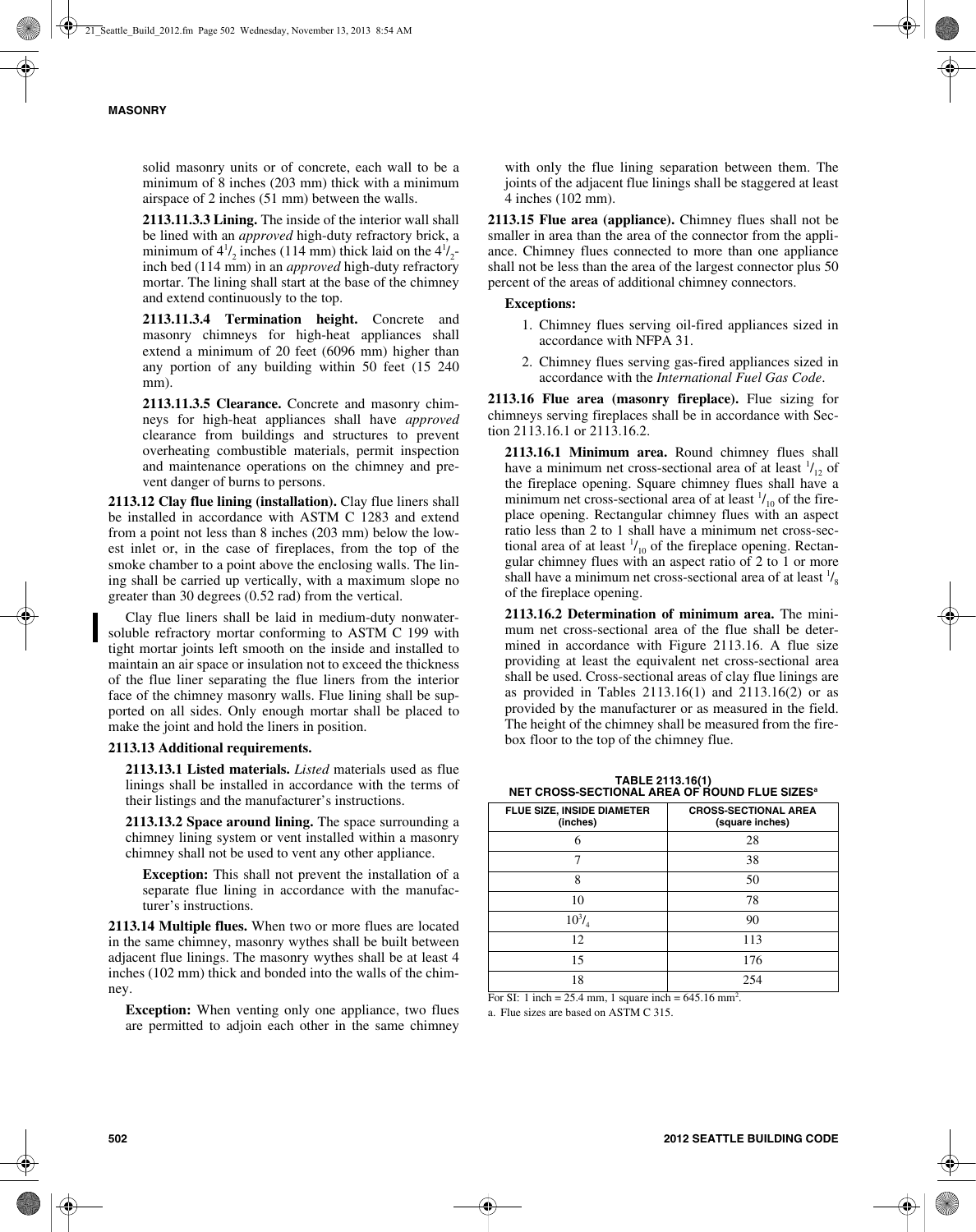

For SI: 1 inch =  $25.4$  mm, 1 square inch =  $645$  mm<sup>2</sup>

**FIGURE 2113.16 FLUE SIZES FOR MASONRY CHIMNEYS**

| TABLE 2113.16(2)           |                                           |  |
|----------------------------|-------------------------------------------|--|
|                            | <b>NET CROSS-SECTIONAL AREA OF SQUARE</b> |  |
| AND RECTANGULAR FLUE SIZES |                                           |  |

| FLUE SIZE, OUTSIDE NOMINAL<br><b>DIMENSIONS (inches)</b> | <b>CROSS-SECTIONAL AREA</b><br>(square inches) |
|----------------------------------------------------------|------------------------------------------------|
| $4.5 \times 8.5$                                         | 23                                             |
| $4.5 \times 13$                                          | 34                                             |
| $8 \times 8$                                             | 42                                             |
| $8.5 \times 8.5$                                         | 49                                             |
| $8 \times 12$                                            | 67                                             |
| $8.5 \times 13$                                          | 76                                             |
| $12 \times 12$                                           | 102                                            |
| $8.5 \times 18$                                          | 101                                            |
| $13 \times 13$                                           | 127                                            |
| $12 \times 16$                                           | 131                                            |
| $13 \times 18$                                           | 173                                            |
| $16 \times 16$                                           | 181                                            |
| $16 \times 20$                                           | 222                                            |
| $18 \times 18$                                           | 233                                            |
| $20 \times 20$                                           | 298                                            |
| $20 \times 24$                                           | 335                                            |
| $24 \times 24$                                           | 431                                            |

For SI: 1 inch =  $25.4$  mm, 1 square inch =  $645.16$  mm<sup>2</sup>.

**2113.17 Inlet.** Inlets to masonry chimneys shall enter from the side. Inlets shall have a thimble of fireclay, rigid refractory material or metal that will prevent the connector from pulling out of the inlet or from extending beyond the wall of the liner.

**2113.18 Masonry chimney cleanout openings.** Cleanout openings shall be provided within 6 inches (152 mm) of the base of each flue within every masonry chimney. The upper edge of the cleanout shall be located at least 6 inches (152 mm) below the lowest chimney inlet opening. The height of the opening shall be at least 6 inches (152 mm). The cleanout shall be provided with a noncombustible cover.

**Exception:** Chimney flues serving masonry fireplaces, where cleaning is possible through the fireplace opening.

**2113.19 Chimney clearances.** Any portion of a masonry chimney located in the interior of the building or within the *exterior wall* of the building shall have a minimum airspace clearance to combustibles of 2 inches (51 mm). Chimneys located entirely outside the *exterior walls* of the building, including chimneys that pass through the soffit or cornice, shall have a minimum airspace clearance of 1 inch (25 mm).